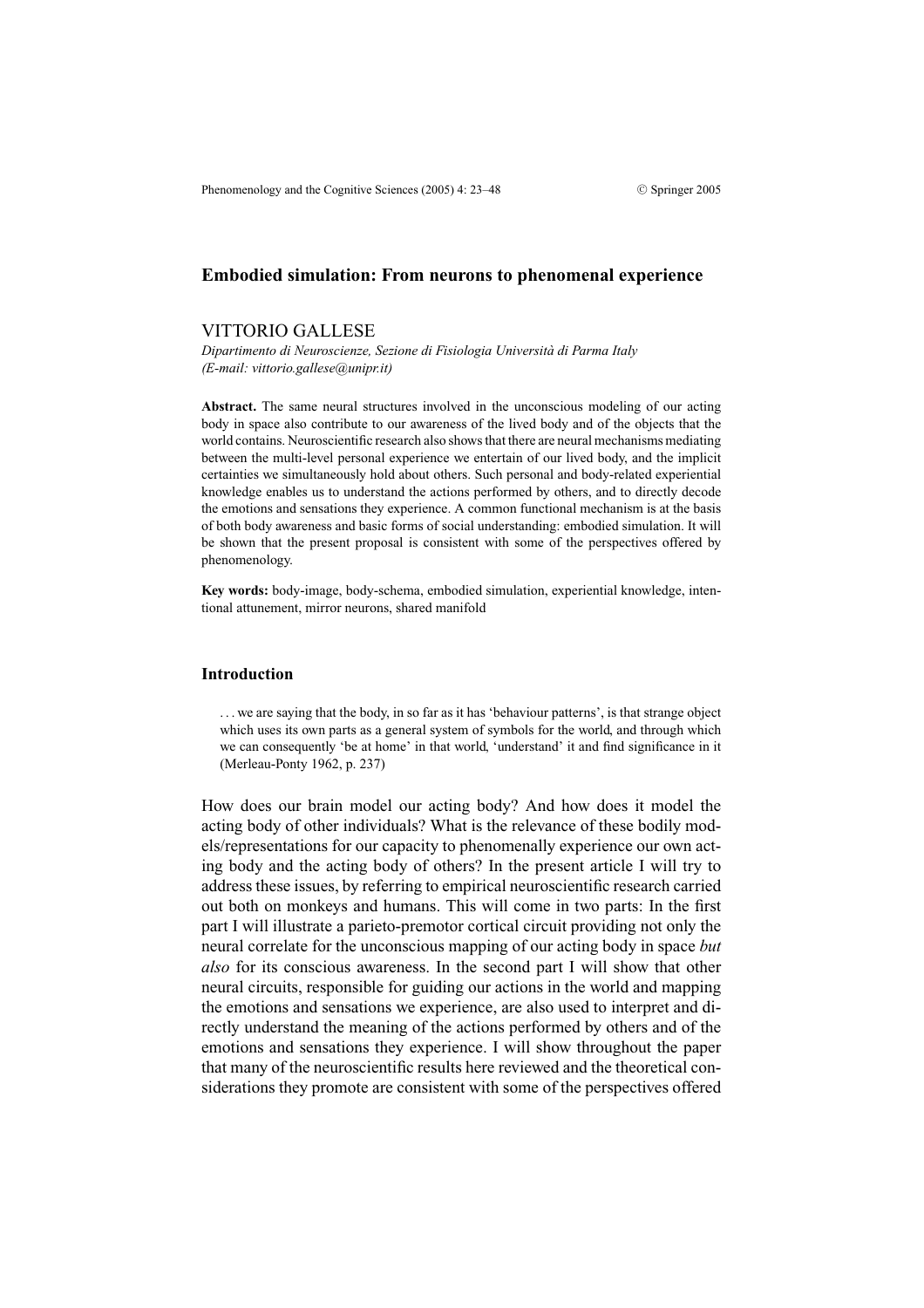by phenomenology. I will conclude by proposing that a common functional mechanism is at the basis of both body awareness and basic forms of social understanding: embodied simulation.

#### **Awareness of body and space**

When I stretch my arm to reach for a cup of coffee placed on the desk, my hand, regardless of its starting position, reaches for and grasps the cup without any conscious effort. In order to correctly transport my hand to the desired location, my motor system needs to know where my hand was located before movement onset. Due to proprioception, this capacity does not require visual information about where my hand actually is. However, if my somatosensory system is not working properly, as in the case of deafferented patients, the only solution available to my brain is to visually monitor where my hand is and where it is supposed to go. According to the seminal distinction introduced by Head and Holmes (1911–1912), what peripherally deafferented patients suffer is a disturbance of their "body schema." The body-schema, according to this definition, is therefore an *unconscious* body map, which enables us to program and monitor the execution of actions with the different body parts.

In sharp contrast with the body-schema, stands the notion of a "body image," introduced by Schilder (1935) as a *conscious perception* of our own body. The dichotomy between the unconscious and the conscious dimensions provides the coordinates still in use in the current literature to characterize how the brain maps our body. This dichotomy, however, seems to presuppose a clear-cut division of labor between neural systems operating below and above the level of consciousness. As it will become clearer in the course of this paper, this distinction might turn out to be over simplistic.

The neuroscientific evidence accumulated during the last two decades has deeply changed our views about sensory-motor integration and its role in cognition. It has been shown that cortical premotor areas are endowed with sensory properties. They contain neurons that respond to visual, somatosensory, and auditory stimuli. Posterior parietal areas, traditionally considered to process and associate purely sensory information, indeed turned out to also play a major role in motor control. The premotor and parietal areas, rather than having separate and independent functions, are neurally integrated not only to control action, but also to serve the function of building an integrated representation of (a) actions together with (b) objects acted on and (c) locations toward which actions are directed. In particular, these multi-modal functions have been described within three parallel parietal-premotor cortical networks: F5ab-AIP, F4-VIP, and F5c-PF-PFG (see Gallese and Lakoff 2005). I will confine myself here to a brief characterization of the F4-VIP network.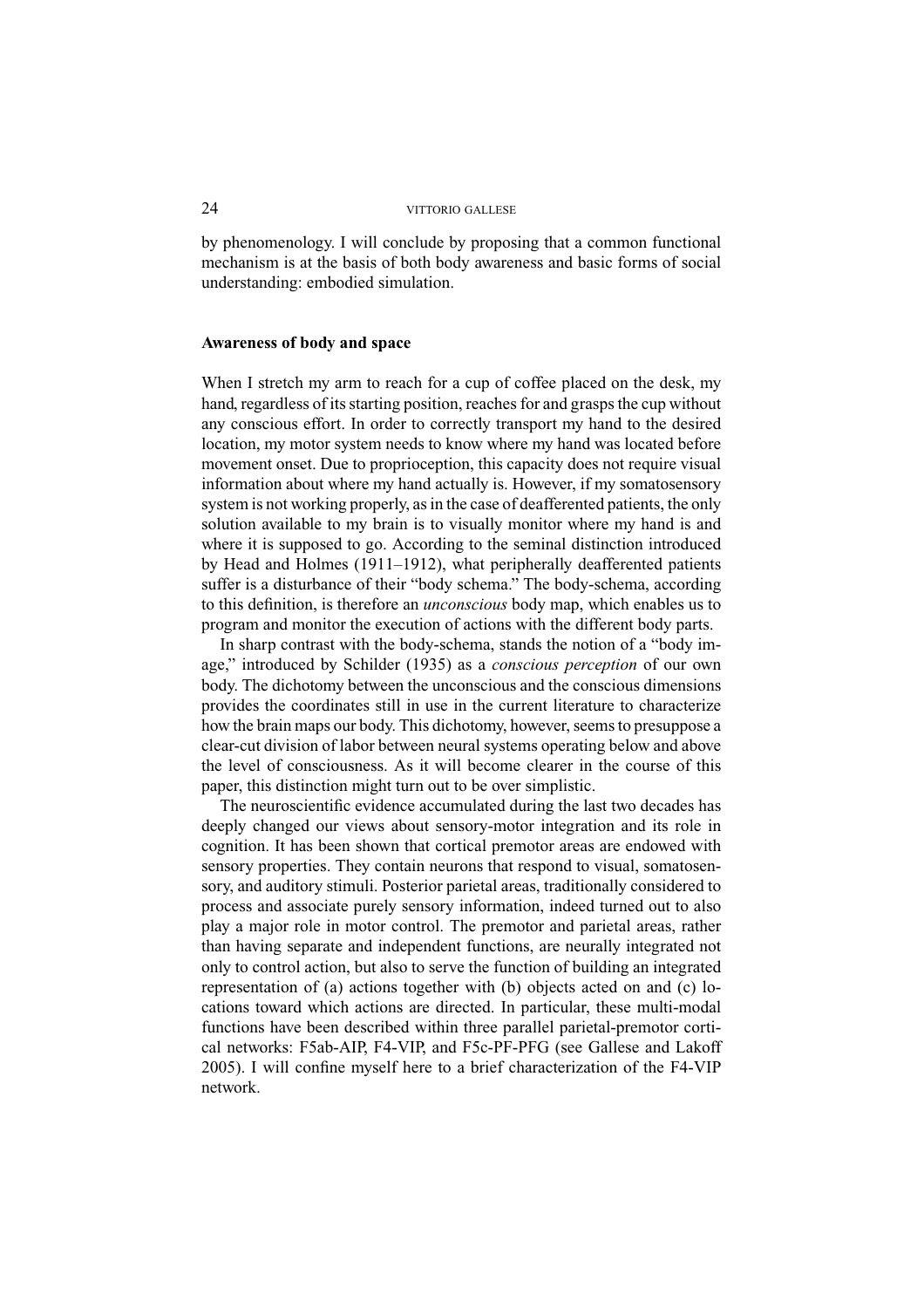The cortical circuit formed by area F4, which occupies the posterior sector of the ventral premotor cortex of the macaque monkey, and area VIP, which occupies the fundus of the intraparietal sulucus, is involved in the *organization of head and arm actions in space*. Single neuron studies showed that in area VIP there are two main classes of neurons responding to sensory stimuli: purely visual neurons and bimodal, visual and tactile neurons. Bimodal VIP neurons respond independently to both visual and tactile stimuli. Tactile receptive fields are located predominantly on the face. Tactile and visual receptive fields are usually in "register," that is, the visual receptive field encompasses a three-dimensional spatial region (peripersonal space) around the tactile receptive field. Some bimodal neurons are activated preferentially or even exclusively when 3D objects are moved towards or away from the tactile receptive field. About thirty percent of VIP neurons code space in reference to the monkey's body. There are also neurons that have hybrid receptive fields. These receptive fields change position when the eyes move along a certain axis, but remain fixed when the eyes move along another axis (Duhamel et al. 1997).

Consistent with the single neuron data, are the results of lesion studies. Selective electrolitic lesion of area VIP in monkeys determines mild but consistent contralesional neglect for peripersonal space. No changes were observed in ocular saccades, pursuit and optokinetik nistagmus. Tactile stimuli applied to the contralesional side of the face also failed to elicit orienting responses. (Duhamel, personal communication).

Single neurons studies showed that most F4 neurons discharge in association with monkey's active movements (Gentilucci et al. 1988). The movements more represented are head and arm movements, such as head turns and reaching. Most F4 neurons respond to sensory stimuli. As neurons in VIP, F4 sensory-driven neurons can be subdivided into two classes: unimodal, purely sensory neurons, and bimodal, somatosensory and visual neurons (Gentilucci et al. 1988; Fogassi et al. 1992, 1996). Tactile receptive fields, typically large, are located on the face, chest, arm and hand. Visual receptive fields are also large. They are located in register with the tactile ones, and similarly to VIP, confined to the peripersonal space (Gentilucci et al. 1983, 1988; Fogassi et al. 1992, 1996; Graziano et al. 1994). Recently, trimodal neurons responding also to auditory stimuli were described in F4 (Graziano et al. 1998).

Studies of the visual properties of F4 neurons showed that in most F4 neurons the receptive fields do not change position with respect to the observer's body when the eyes move (Gentilucci et al. 1983; Fogassi et al. 1992, 1996; Graziano et al. 1994). This indicates that the visual responses of F4 do not signal positions on the retina, but positions in space relative to the observer. Interestingly, the spatial coordinates of the visual receptive fields are anchored to different body parts, and not to a single reference point, as suggested on the basis of psychological experiments by some motor theorists. Visual receptive fields located around a certain body part (e.g., arm) move when that body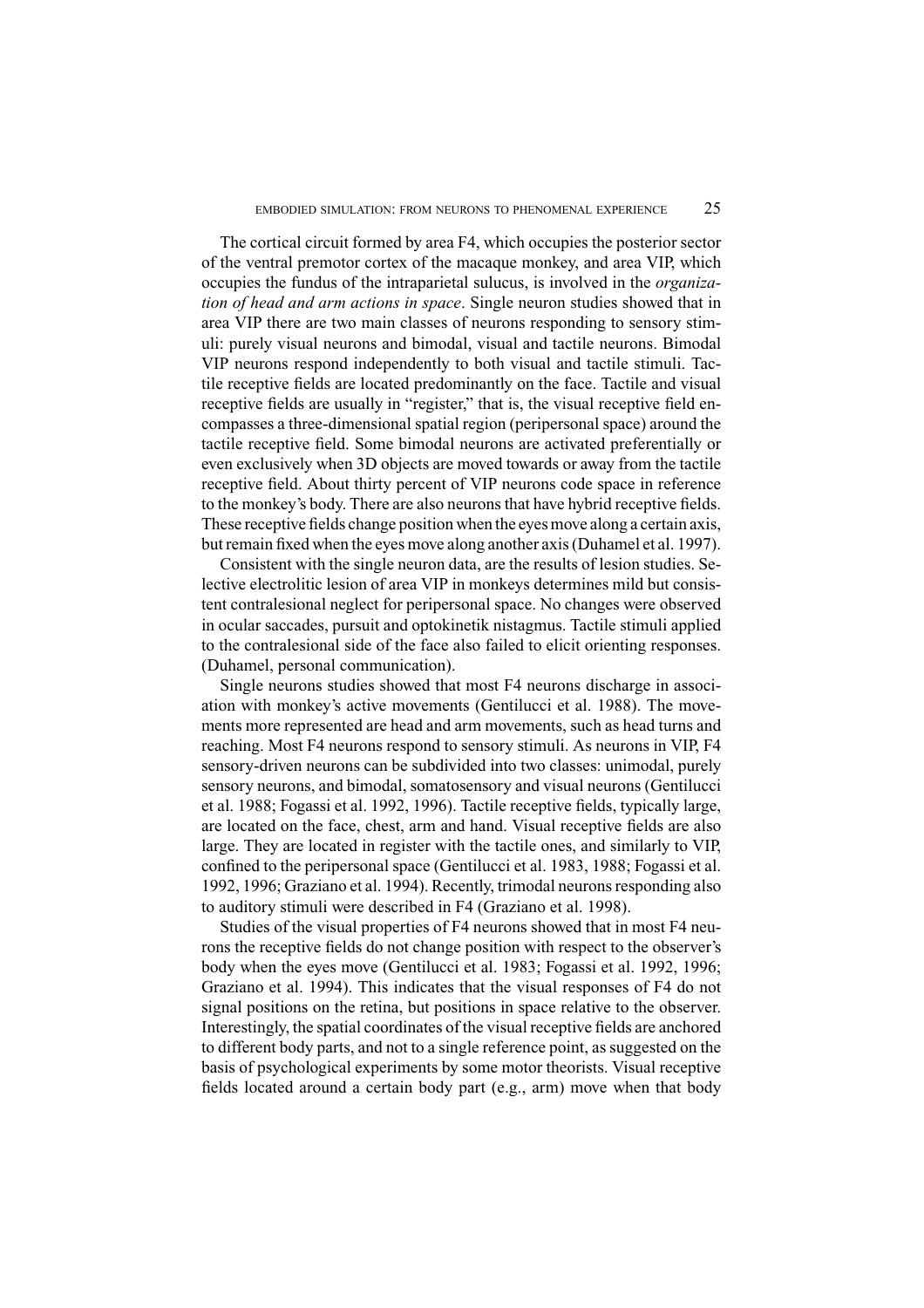part is moved (Graziano et al. 1997). Allocentric coding was also tested and contrasted with egocentric coding: in all tested neurons the receptive field organization was found to be coded in egocentric coordinates (Fogassi et al. 1996 a,b).

Empirical evidence in favor of the simulation-based motor nature of peripersonal space derives from the properties of F4 neurons. In principle there are two main possibilities on what these neurons code. The first is that they code space "visually". If this is so, given a reference point the neurons should signal the location of objects by using a Cartesian or some other geometrical system. The alternative possibility is that the discharge of neurons reflects a potential, simulated motor action directed towards a particular spatial location. This simulated potential action would create a motor space. When a visual stimulus is presented, it evokes directly the simulation of the congruent motor schema which, regardless of whether the action is executed or not, maps the stimulus position in motor terms.

Arguments in favor of the visual hypothesis are the tight temporal link between stimulus presentation and the onset of neural discharge, the response constancy, and the presence of what appears to be a visual receptive field. If, however, there is a strict association between motor actions and stimuli that elicit them, it is not surprising that stimulus presentation determines the effects just described. More direct evidence in favor of a motor space came from the study of properties of F4 neurons in response to moving stimuli. According to the visual hypothesis, each set of neurons, when activated should specify the object location in space, regardless of the stimulation's temporal dimension. A locus 15 cm from the tactile origin of the visual receptive field should remain 15 cm from it regardless of *how* the object reaches this position. The spatial map, as expressed by receptive field organization, should be basically static. In contrast, in the case of motor space, because time is inherent to movement, the spatial map may have dynamic properties and may vary according to the change in time of the object's spatial location. The experiments of Fogassi et al. (1996) showed that this is indeed the case. The visual receptive field extension of F4 neurons increases in depth when the speed of an approaching stimulus increases.

The notion that spatial awareness is linked to movement has a long history. Particularly interesting is the attempt of Von Helmoltz (1896) to substitute the Kantian notion that space is an "a priori" with the notion that this "a priori" is generated by exploration behavior. Indeed, as it has been argued elsewhere (see Rizzolatti et al. 1997), a strong support to the notion that spatial awareness derives from motor activity is the demonstration of the existence of peri-personal space. From a purely sensory point of view, there is no principled reason that eyes with normal refraction should select light stimuli coming exclusively from a space sector located around the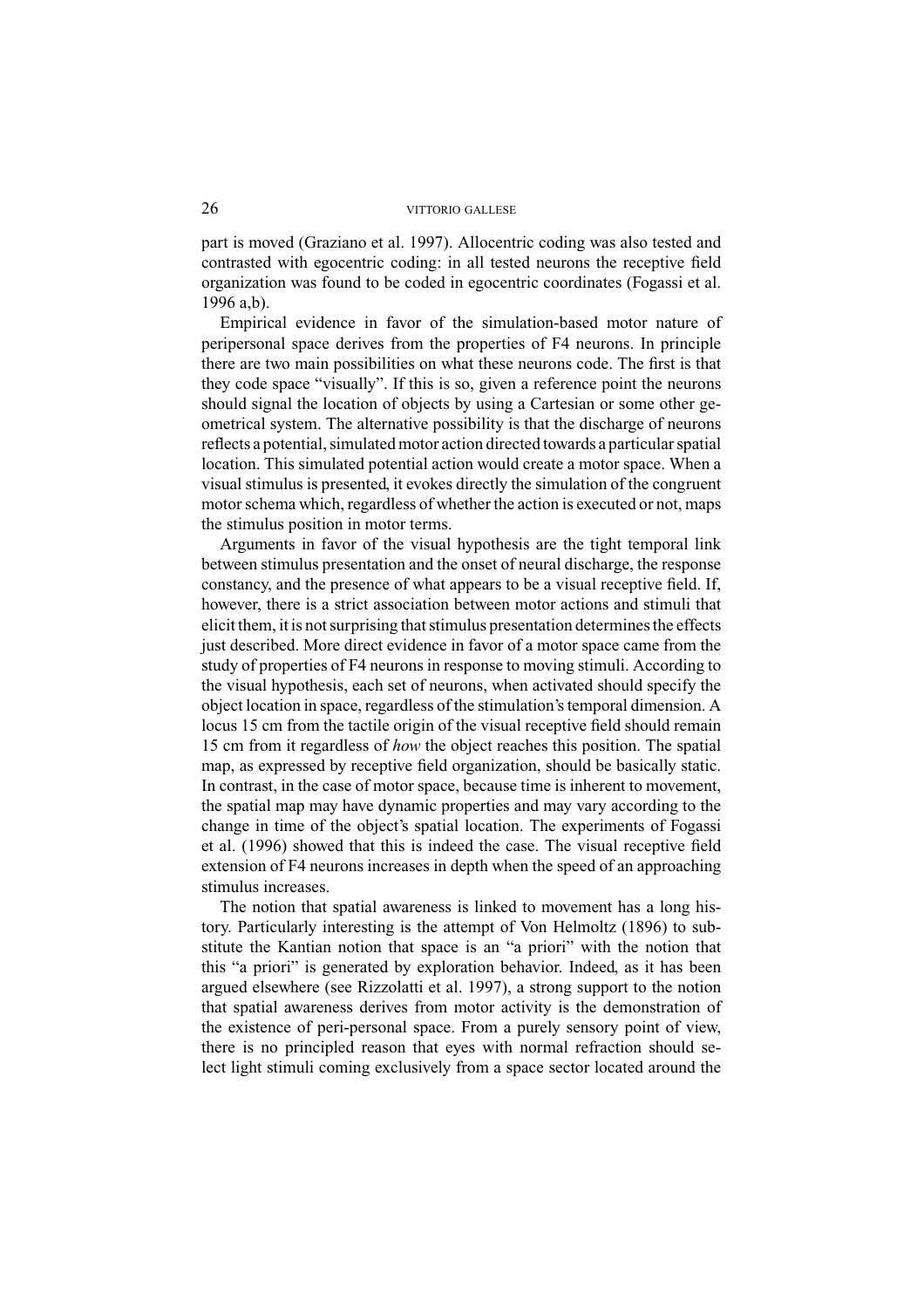body of the perceiver. Light stimuli arriving from far or from near should be equally effective. However, if we consider that peripersonal stimuli occupy the space where the targets of the actions performed by hands and mouth are mostly located, it becomes clear why space is mapped in motor terms.

It is interesting to note the closeness of the view emerging from singleneuron recordings, and the philosophical perspective offered by phenomenological philosophers on space perception (see Zahavi 2002). As Merleau-Ponty (1962, p. 243) wrote, space is "... not a sort of ether in which all things float.... The points in space mark, in our vicinity, the varying range of our aims and our gestures." Furthermore, It is interesting to note that Husserl wrote that every thing we see, we simultaneously also see it as a tactile object, as something which is directly related to the alive body, but not by virtue of its visibility (Husserl 1989). The "tactile lived body," in particular, provides the constitutive foundation of our cognitive and epistemic self-referentiality. The perspectival spatial location of our body provides the essential foundation to our determination of reality. The body entertains a dual reality of spatial externality and internal subjectivity (Husserl 1925, p. 197). But in contrast to what Husserl considered the *physiological* definition of the body, as a material object, contemporary neurophysiological research suggests that the sensorymotor system is also responsible for the phenomenal awareness of its relations with the world.

Why is action important in spatial awareness? Because what integrates multiple sensory modalities within the F4-VIP neural circuit is action simulation. Vision, sound and action are parts of an integrated system; the sight of an object at a given location, or the sound it produces, automatically triggers a "plan" for a specific action directed toward that location. What is a "plan" to act? It is a simulated potential action.

The characterization so far provided of this cortical network would seem at first sight to be fully consistent with a particular aspect of the body-schema, that is, the control of body actions within peripersonal space. If, however, we consider the results of lesion of this network, a different picture emerges. Unilateral lesion of the ventral premotor cortex of the monkey, including area F4, produces two series of deficits: motor deficits and perceptual deficits (Rizzolatti et al. 1983; see also Rizzolatti, Berti and Gallese 2001). Motor deficits consist in a reluctance to use the contralesional arm, spontaneously or in response to tactile and visual stimuli, and in a failure to grasp with the mouth food presented contralateral to the side of the lesion. Perceptual deficits concern neglect of the contralesional peripersonal space, and of the personal (tactile) space. A piece of food moved in the contralesional space around the monkey's mouth does not elicit any behavioral reaction. Similarly, when the monkey is fixating a central stimulus, the introduction of food contralateral to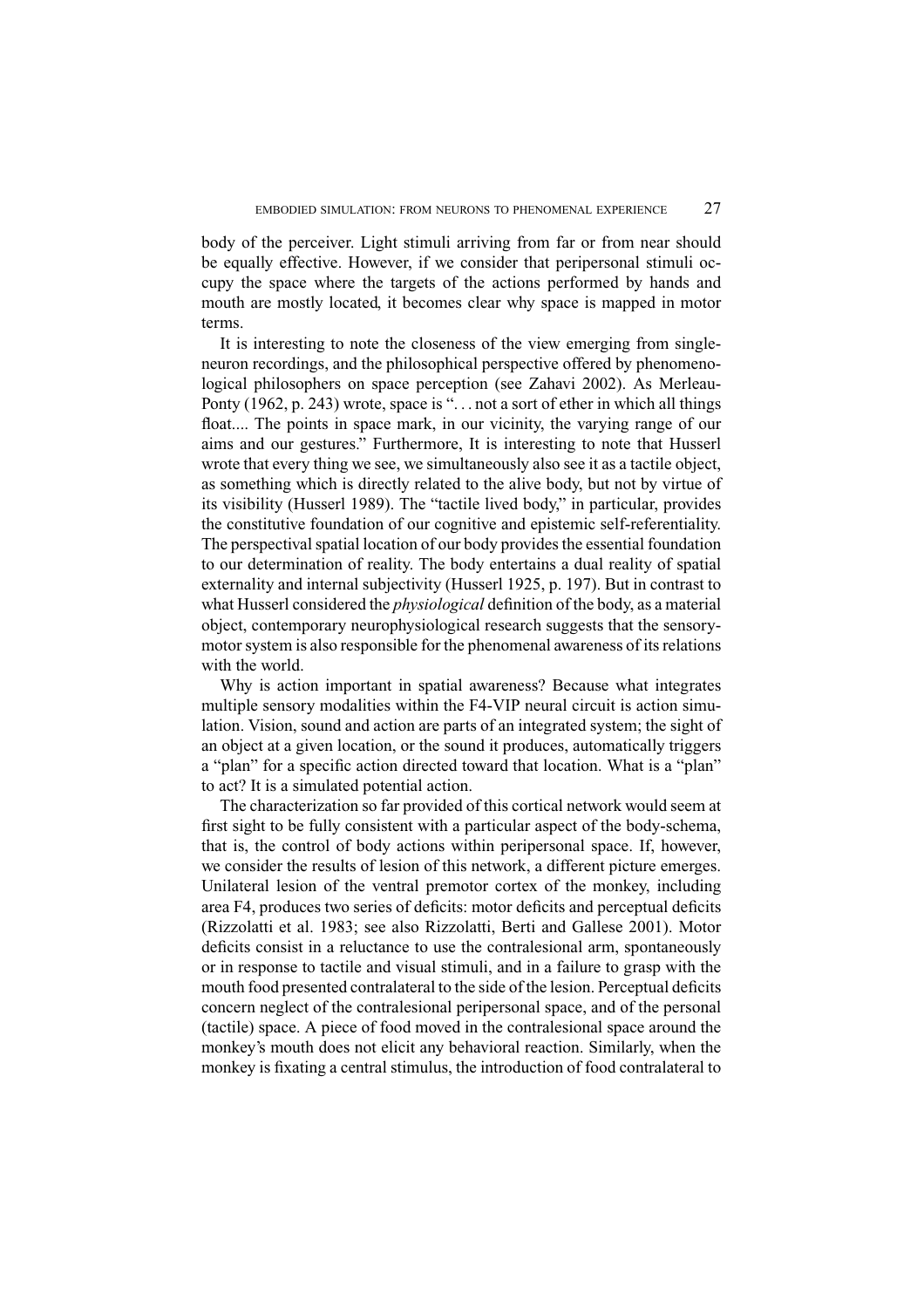the lesion is ignored. In contrast, stimuli presented outside the animal's reach (far space) are immediately detected.

Neglect in humans occurs after lesion of the IPL and, less frequently, following damage of the frontal lobe, and in particular following lesions of area 6, 8, and 45 (see Bisiach and Vallar 2000). The most severe neglect in humans occurs after lesion of the right IPL. In the full-fledged unilateral neglect, patients may show a more or less complete deviation of the head and eyes towards the ipsilesional side. Routine neurological examination shows that patients with unilateral neglect typically fail to respond to visual stimuli presented in the contralesional half field and to tactile stimuli delivered to the contralesional limbs. As in monkeys, also in humans neglect may selectively affect the extrapersonal and the peripersonal space. In humans, this dissociation was first described by Halligan and Marshall (1991). They examined a patient with severe neglect using a line bisection task. In this task the subject is usually required to mark the midpoint of a series of lines scattered all over a sheet of paper. The task was executed in the near space and in the space beyond hand reaching distance using a laser pen that the patient held in his right hand. The results showed that when the line was bisected in the near space the midpoint mark was displaced to the right, as typically occurs in neglect patients. However, the neglect dramatically improved or even disappeared when the testing was carried out in the far space. A similar dissociation was reported by Berti and Frassinetti (2000). Other authors described the opposite dissociation: severe deficits in tasks carried out in the extrapersonal space, slight or no deficit for tasks performed in the peripersonal space (see Shelton et al. 1990; Cowey et al. 1994, 1999). The lesions causing neglect in humans are usually very large, thus while the findings of separate systems for peripersonal and extrapersonal space are robust and convincing, any precise localization of the two systems in humans is at the moment impossible.

In conclusion, lesions of IPL and its frontal targets both in monkeys and humans determine body awareness deficits. Furthermore, it must be stressed that not only does IPL appear to play a fundamental role in body and spatial awareness, but it is also necessary for the *awareness of the quality of objects* presented within peripersonal space. Evidence in favor of this point of view comes from a series of clinical and neuropsychological studies. Marshall and Halligan (1988) reported the case of a lady who, due to a severe visual neglect, explicitly denied any difference between the drawing of an intact house and that of the same house when burning, if the relevant features for the discrimination were on the neglected side. However, when forced to choose the house where she would prefer to live, she consistently choose the intact one, showing in this way an implicit knowledge of the content she was unable to report. Berti and Rizzolatti (1992) confirmed these findings in a systematic way. In their experiments patients with severe unilateral neglect were asked to respond as fast as possible to target stimuli presented within the intact visual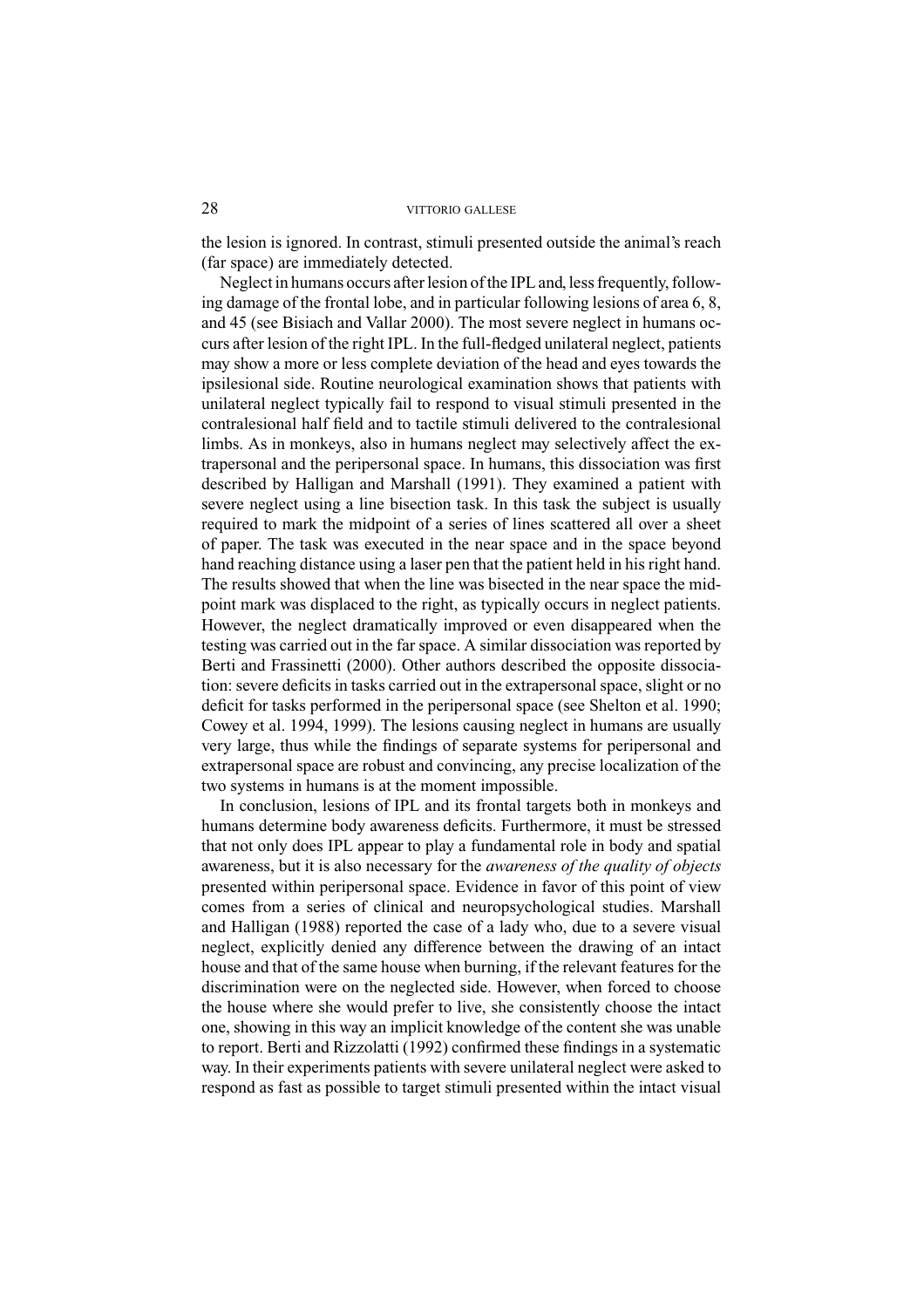field by pressing one of two keys according to the category of the target (fruits and animals). Before showing these stimuli, pictures of animals and fruits were presented to the neglected field as priming stimuli. The patients denied seeing these priming stimuli. Yet, their responses to the stimuli shown in the intact field were facilitated by the primes. This occurred not only in "highly congruent conditions", that is when the prime stimulus and the target were physically identical (e.g. a dog), but also when prime and stimulus constituted two elements of the same semantic category, though physically dissimilar (e.g. a dog and an elephant).

These findings demonstrate that neglect patients are able to process stimuli presented within the neglected field up to a categorical semantic level of representation. However, they are not aware of them in the absence of IPL processing. This implies that the parieto-frontal sensorimotor circuits must be intact for achieving awareness even of those stimuli, such as fruits or animals, that are analyzed mostly in the ventral stream.

Lesions of sensori-motor circuits, whose primary function is that of controlling movements of the body or of body parts towards or away from objects, produce deficits that do not exclusively concern the capacity to orient towards objects or to act upon them. These lesions produce also deficits in body, space, and object awareness.

## **The shared body of interpersonal relationships**

Folk psychology is a way to describe how our mind is related to reality. According to folk psychology, thought is referential and the content of mental representations is described in terms of intentions, desires, and beliefs. Within a *social* cognitive level of description, according to folk psychology, we hold intentions, desires, and beliefs about other individuals, whose intentions, desires, and beliefs constitute the object of our social cognition. Classic cognitivism and some quarters in philosophy of mind grant ontological status to folk psychological notions like intention, desire, and belief, and provide an impressively detailed analytic description of the distinctive functional features characterizing them. There is one particular aspect of this classic model of the mind that I take to be particularly relevant to a discussion of the neural correlates of social cognition. This aspect concerns the analysis of intention and its relationship with social perception.

Cognitive scientists, philosophers, and neuroscientists have – often jointly – recently taken up the challenge of a serious project of naturalization of social intentionality. According to folk psychology, when we perceive other acting individuals we translate the perception of their actions into the intentions, desires and beliefs that likely caused them. It has been emphasized that intentions and perceptions have different directions of fit (see Searle 1992;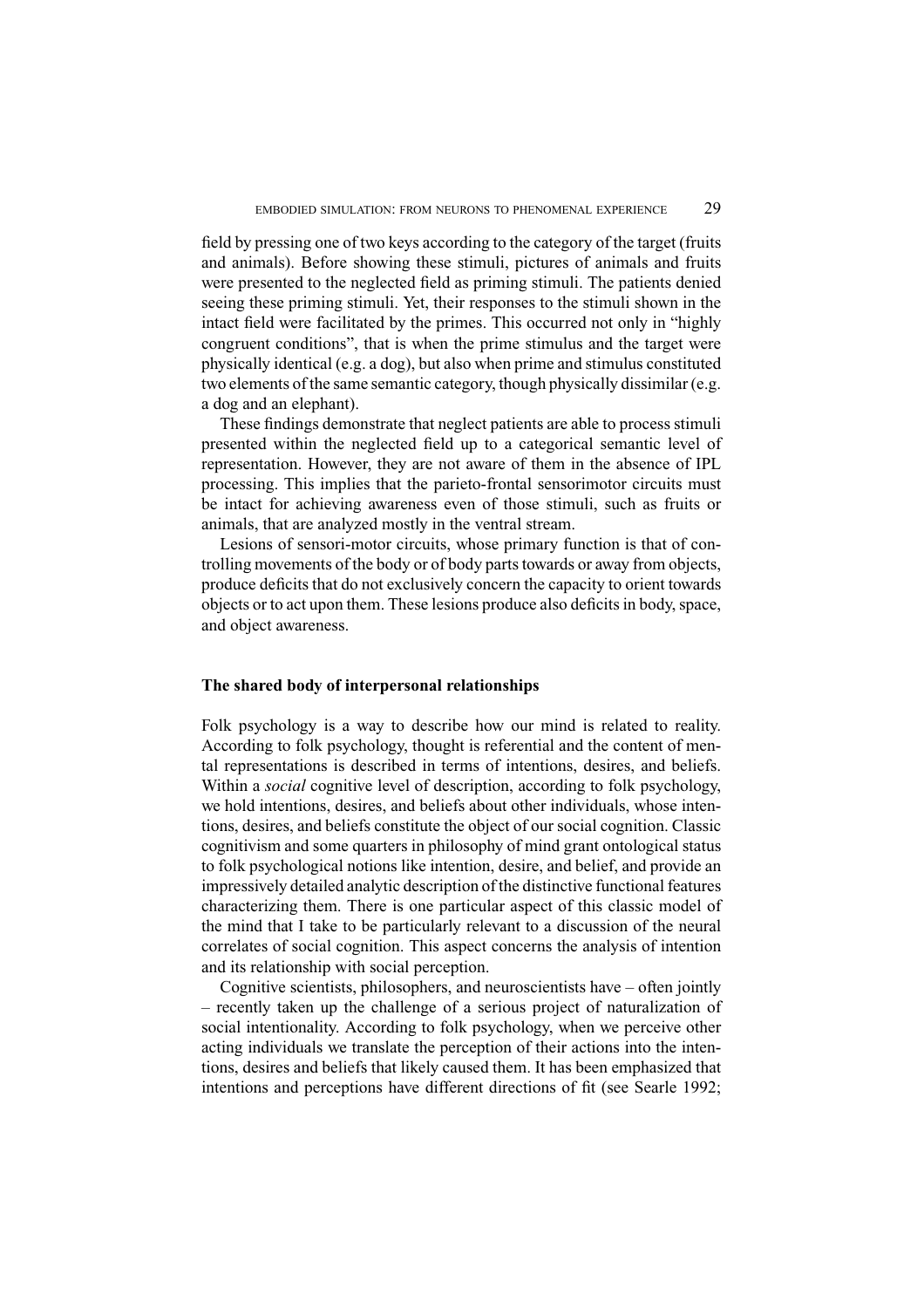see also Jacob and Jeannerod 2003). Intentions would require the world to conform to the goals set by a volitional self. Conversely, perceptions would require the mind to conform to the objectively given world. These opposite relational directions actually reverse, when analyzed in terms of causation. Intentions reveal a mind-to-world causal relationship, while in perceptions the world causes the mind to instantiate particular representational states.

A neurobiologically plausible naturalization of social cognition thus entails the search for neural states capable of mapping intentions on perceptions within an integrated informational content. Intentions must henceforth be coded in the same representational format of their perception.

The first obstacle is represented by the ontological commitments of our naturalizing epistemic strategy. If folk psychological concepts have a distinct ontological status, their naturalization necessarily implies the search for a neural functional characterization of the same concepts. The risk of this strategy is to flatten the naturalization project to a mere neural correlation enterprise, often defined according to neural maps whose topology is normatively related to the basic ontological commitments of the same folk psychological concepts they should underpin. (e.g., see the vast literature on the neural correlates of the Theory of Mind Module). The whole enterprise seems to suffer of circularity. Hence I doubt that by applying this analysis to the study of social cognition we will ever be close to integrating the folk psychological and the neuroscientific levels of description within a coherent and biologically plausible naturalized framework. Let us see why.

Within our social world we perceive the actions performed by others, and we recognize and understand their meaning. These "social perceptions", according to the classic account, are mapped with a mind-to-world direction of fit. But the objects of our cognitive social perceptions are the intentional relations of other minds. We have henceforth a mind-to-mind direction of fit. As it will become clearer further on in the paper, the mind/world distinction can be better understood in terms of a mereological relation.

Our social mental skills enable us to successfully retrieve the mental contents of others. Sometimes we misrepresent them, hence misunderstanding others. Most of the time, though, we are pretty good at understanding the goal of others' behavior, why the goal was set, and on the basis of which previous elements the goal was set as such. We do it effortlessly and continuously during our daily social interactions. How is that accomplished? The dominant view in cognitive science is to clarify the formal rules structuring a solipsistic mind. Less attention has been devoted to investigate what triggers the sense of identity that we experience with the multiplicity of "other selves" populating our social world. Is the solipsistic type of analysis, inspired by folk-psychology, the best explanatory approach? In particular,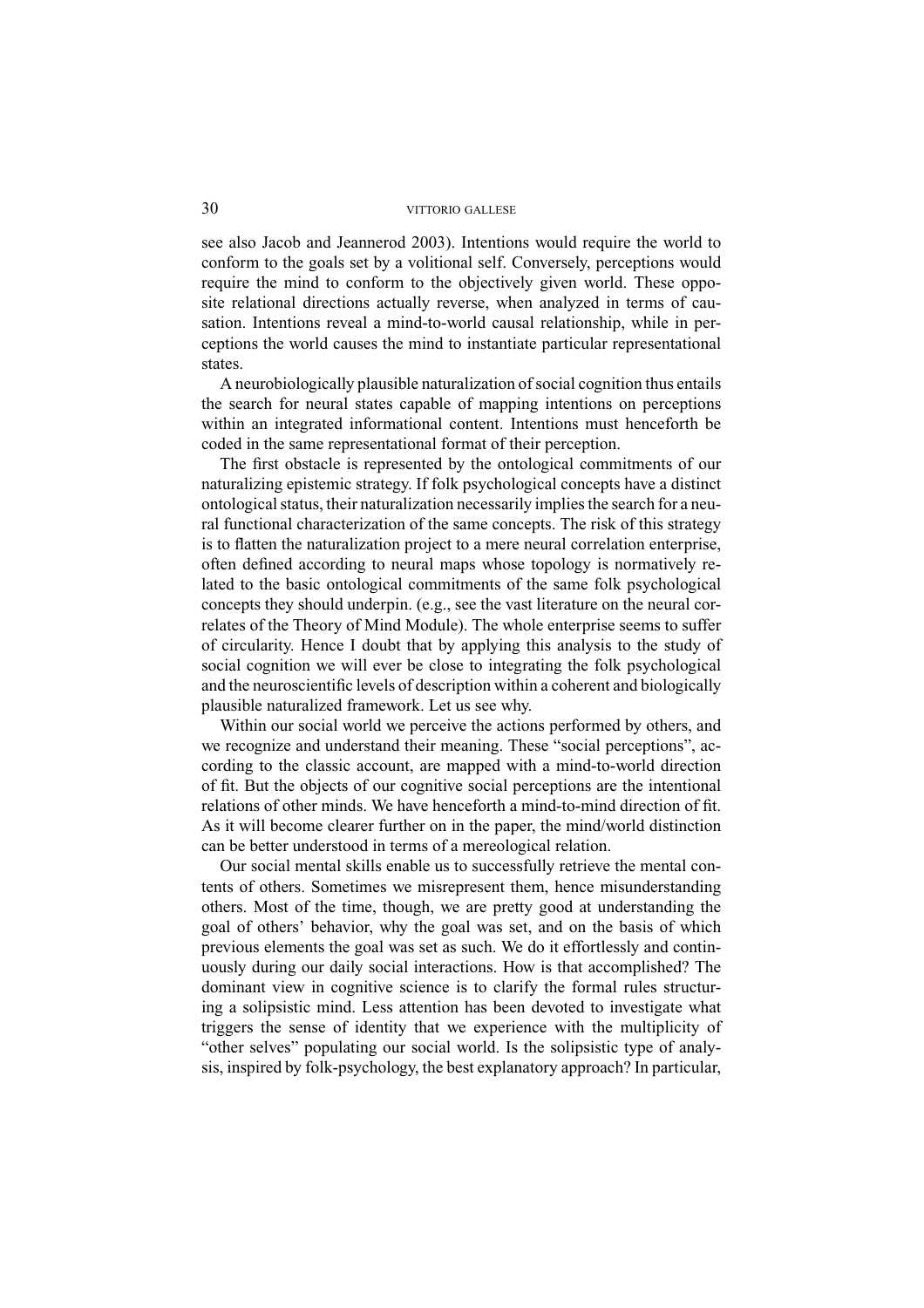is it doing full justice to the phenomenal aspects of our social intentional relations?

As human beings, we do not only mentally entertain an "objective" account of the behaviors constituting the social world in which we live. Beyond phenomenally experiencing the external, objective nature of an observed action, and viewing it as something displayed and acted by an external biological object, we also experience its goal-directedness or intentional character, similarly to when we experience ourselves as the willful conscious agents of an ongoing behavior. From a first-person perspective, our dynamic social environment appears to be populated by volitional agents capable of entertaining, similarly to us, an agentive intentional relation to the world. We experience other individuals as *directed* at certain target states or objects, similarly to how we experience ourselves when doing so.

The same dual perspective is at work when witnessing the emotions and sensations experienced by others. We can provide an "objective" description of these emotions or sensations. When explicitly asked to recognize, discriminate, parameterize, or categorize the emotions or sensations displayed by others, we exert our cognitive operations by adopting a third-person perspective, aimed exactly at *objectifying* the content of our perceptions. The overall goal of these cognitive operations is the deliberate categorization of an external state of affairs.

However, when we are involved on-line with social transactions, we experience a totally different attitude toward the objects of our perceptions. There is actually a shift of the object of our intentional relation. We are no longer directed to the content of a perception in order to categorize it. We are just *attuned to the intentional relation displayed by someone else*. In contrast to Mr. Spock, the famous character of the Star Trek saga, our social mental skills are not confined to a declarative third-person perspective. We are not alienated from the actions, emotions and sensations of others, because we entertain a much richer and affectively nuanced perspective of what other individuals do, experience, and feel. What makes this possible is the fact that *we own* those same actions, emotions, and sensations.

To naturalize social intentionality we should perhaps follow an alternative route. The alternative strategy I suggest here is a bottom-up characterization of the non-declarative and non-conceptual contents of social cognition. It consists in investigating the neural basis of our capacity to be attuned to the intentions of others. By means of *intentional attunement*, "the other" is much more than a different representational system; it becomes a *person*, like us. The advantage of such an epistemological approach is that it generates predictions about the intrinsic functional nature of our social cognitive operations that cut across, and neither necessarily depend on, nor are subordinate to any specific cognitive mind ontology, including that of Folk Psychology.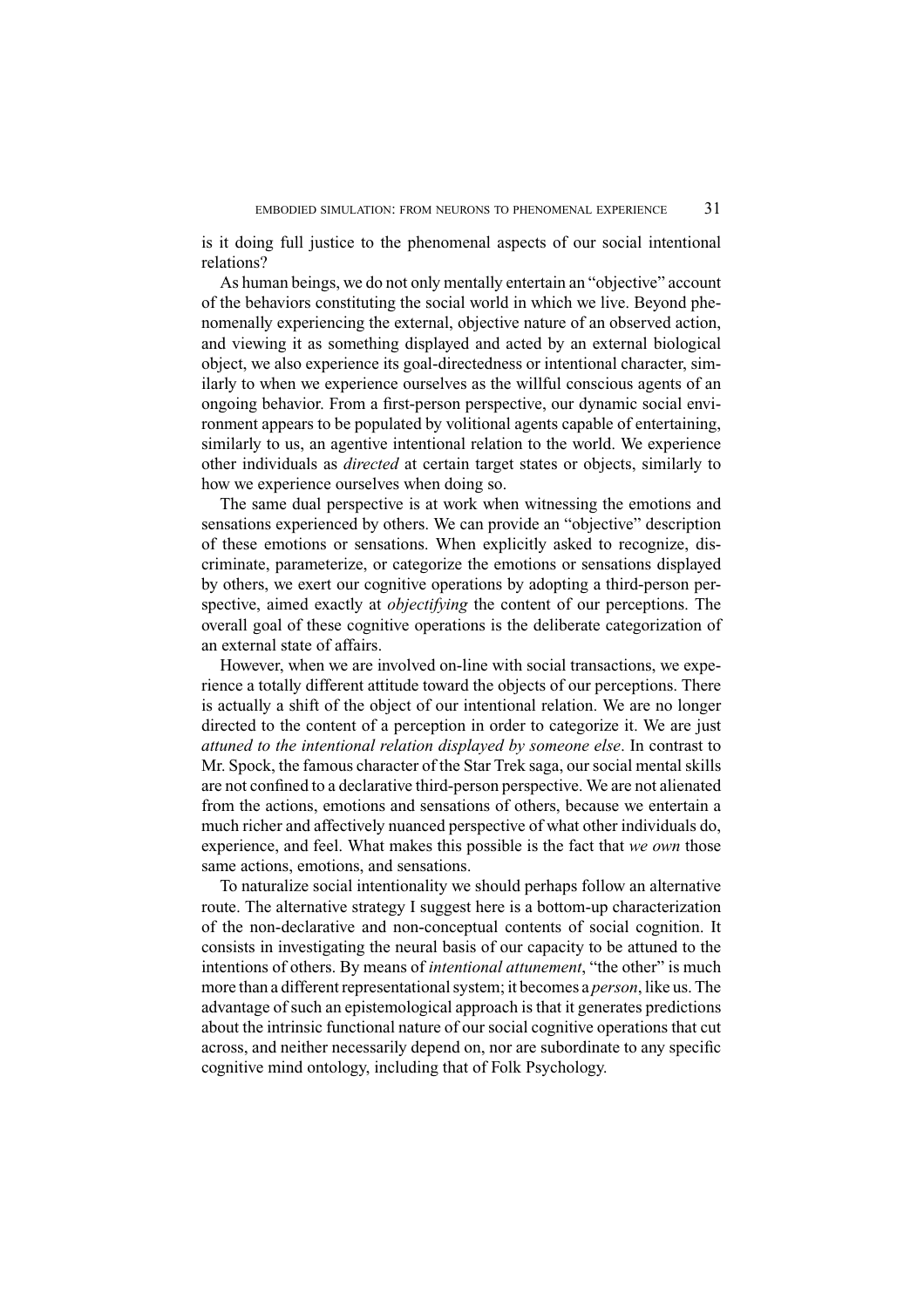### **Action understanding**

Our social world is inhabited by a multiplicity of acting individuals. Much of our social competence depends on our capacity for understanding the meaning of the actions we witness. These actions basically pertain to two broad categories. The first is the category of transitive, object-related actions, like grasping a coffee mug, picking up a phone, biting an apple, or kicking a football. The second category of social actions is that of intransitive, expressive or deictic actions, like sending kisses, uttering words, or pointing to a person or location in space. What makes our perception of both types of actions different from our perception of the inanimate world is the fact that there is something shared between the first and third person perspective of the former events; the observer and the observed are both human beings endowed with a similar brain-body system making them act alike (Gallese 2001).

The discovery of mirror neurons has triggered new perspectives on the neural mechanisms at the basis of action understanding. I deal first with transitive actions.

## **The understanding of object-related actions**

About ten years ago a new class of premotor neurons discharging not only when the monkey executes goal-related hand actions like grasping objects, but also when observing other individuals (monkeys or humans) executing similar actions was discovered in the macaque monkey brain. These neurons were called "mirror neurons" (Gallese et al. 1996; Rizzolatti et al. 1996a; see also Gallese 2000, 2001, 2003a,b, 2005). Neurons with similar properties were later discovered in a sector of the posterior parietal cortex reciprocally connected with area F5 (PF mirror neurons, see Gallese et al. 2002a).

The observation of an object-related action leads to the activation of the same neural network active during its actual execution. Action observation causes in the observer the automatic simulated re-enactment of the same action. We proposed that this mechanism could be at the basis of an implicit form of action understanding (Gallese et al. 1996; Rizzolatti et al. 1996a; see also Gallese 2000, 2003b; Gallese et al. 2002a,b).

The relationship between action understanding and action simulation is even more evident in the light of the results of two more recent studies carried out in our laboratory. In the first series of experiments, F5 mirror neurons were tested in two conditions. In the first condition the monkey could see the entire action (e.g. a hand grasping action); in the second condition, the same action was presented, but its final critical part, that is, the hand-object interaction, was hidden. Therefore, in the hidden condition the monkey only "knew" that the target object was present behind the occluder. The results showed that more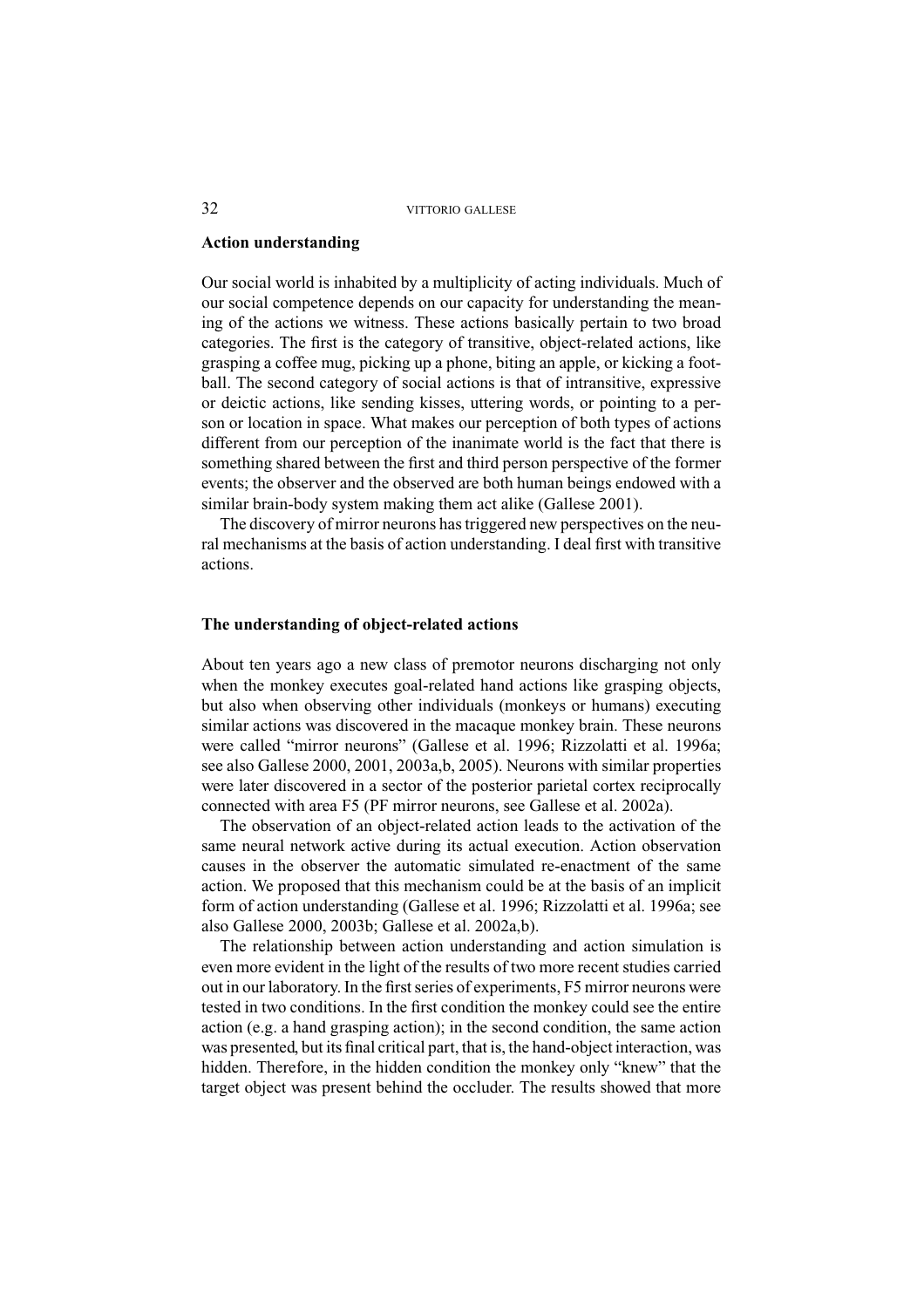than half of the recorded neurons responded also in the hidden condition (Umiltà et al. 2001). These results seem to suggest that inferences about the goals of the behavior of others appear to be mediated by the activity of motor neurons coding the goal of the same action in the observer's brain. Out of sight is not "out of mind" just because, by simulating the action, the gap can be filled.

Some transitive actions are characteristically accompanied by a specific sound. Often this particular sound enables us to understand what is going on even without any visual information about the action producing the sound. The perceived sound has the capacity to make an invisible action inferred, and therefore present and understood.

It was shown that a particular class of F5 mirror neurons, "audio-visual mirror neurons", discharge not only when the monkey executes or observes a particular type of noisy action (e.g. breaking a peanut), but also when it just listens to the sound produced by the action (see Kohler et al. 2002; Keysers et al. 2003).

These "audio-visual mirror neurons" not only respond to the sound of actions, but also discriminate between the sounds of different actions. The actions, whose sounds maximally trigger the neurons' discharge when heard, are those that also produce the strongest response when observed or executed. The activation of the premotor neural network normally controlling the execution of action "A" by sensory information related to the same action "A," be it visual or auditory, can be characterized as simulating action "A".

The multi-modally driven simulation of action goals instantiated by neurons situated in the ventral pre-motor cortex of the monkey, instantiates properties that are strikingly similar to the symbolic properties so characteristic of human thought. The similarity with conceptual content is quite appealing: the same conceptual content ("the goal of action A") results from a multiplicity of states subtending it, sounds, observed and executed actions. These states, in turn, are subtended by differently triggered patterns of activations within a population of "audio-visual mirror neurons".

The *action simulation* embodied by audiovisual mirror neurons is indeed reminiscent of the use of predicates. The verb 'to break' is used to convey a meaning that can be used in different contexts: "Seeing someone breaking a peanut", "Hearing someone breaking a peanut", "Breaking a peanut". The predicate, similarly to the responses in audiovisual mirror neurons, does not change depending on the context to which it applies, nor depending on the subject/agent performing the action. All that changes is the context the predicate refers to (Gallese 2003c; see also Gallese and Lakoff 2005).

The general picture conveyed by these results is that the sensory-motor integration supported by the premotor-parietal F5-PF mirror matching system instantiates simulations of transitive actions utilized not only to generate and control goal-related behaviors, but also to map the goals and purposes of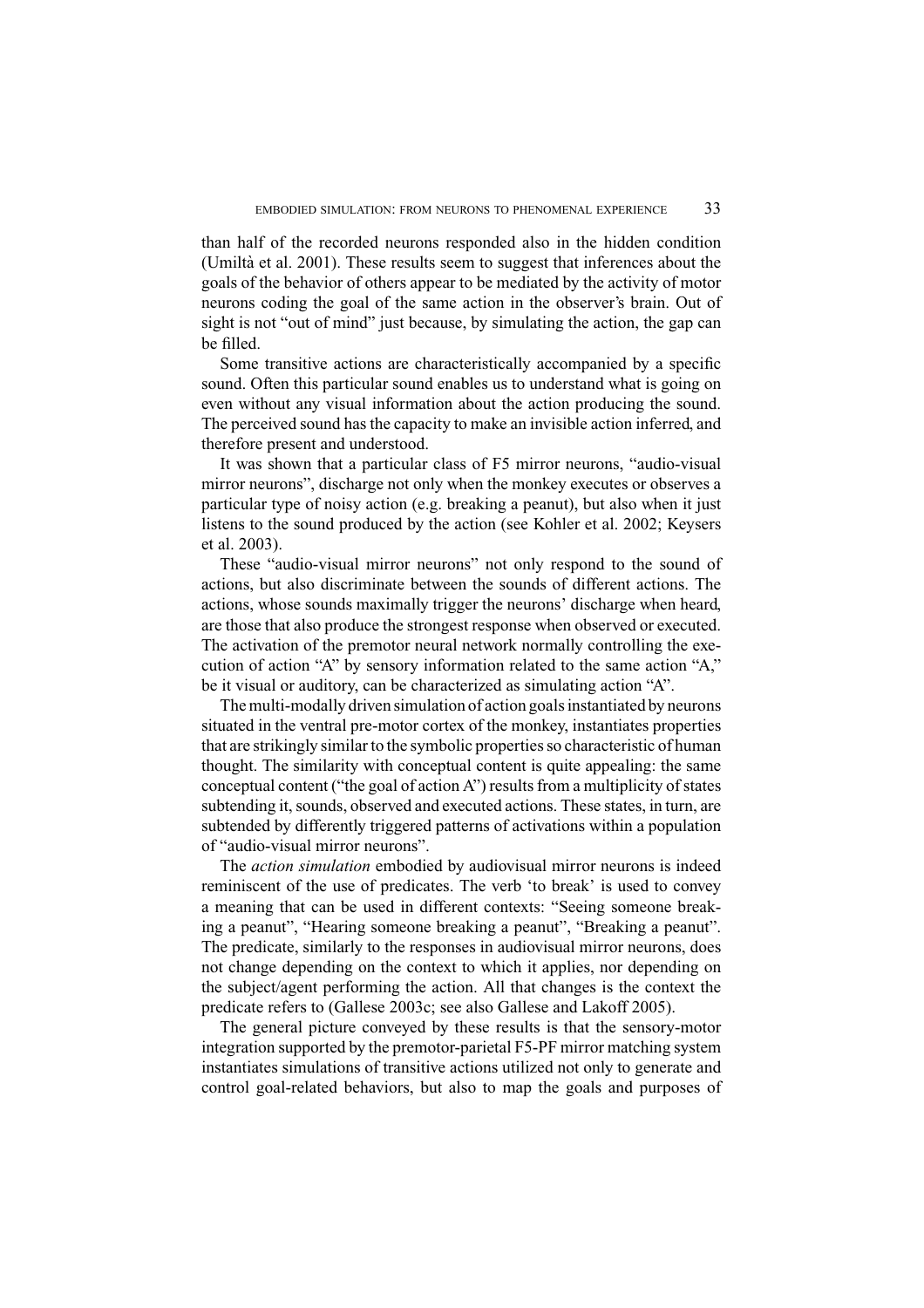others' actions, by means of their simulation. This account doesn't entail an explicit declarative format. It is meaningful *and* non-propositional.

What is the import of these data for our understanding of *human* social cognition? Several studies using different experimental methodologies and techniques have demonstrated in humans also the existence of a similar mirror system, matching action perception and execution (see Fadiga et al. 1995; Grafton et al. 1996; Rizzolatti et al. 1996b; Cochin et al. 1998; Decety et al. 1997; Hari et al. 1999; Iacoboni et al. 1999; Buccino et al. 2001). In particular, it is interesting to note that brain imaging experiments in humans have shown that during action observation there is a strong activation of premotor and parietal areas, the likely human homologue of the monkey areas in which mirror neurons were originally described (Grafton et al. 1996; Rizzolatti et al. 1996b; Decety et al. 1997; Decety and Grèzes 1999; Iacoboni et al. 1999; Buccino et al. 2001).

## **The Understanding of Intransitive Actions**

The macaque monkey ventral premotor area F5 also contains neurons related to mouth actions. These neurons largely overlap with hand-related neurons; however, in the most lateral part of F5, mouth-related neurons tend to be prevalent. We recently explored the most lateral part of area F5 where we described a population of mirror neurons mostly related to the execution/observation of mouth related actions (Ferrari et al. 2003). The majority of these neurons discharge when the monkey executes and observes transitive object-related ingestive actions, such as grasping, biting, or licking. However, a small percentage of mouth-related mirror neurons discharge during the observation of intransitive, communicative facial actions performed by the experimenter in front of the monkey ("communicative mirror neurons", Ferrari et al. 2003). These actions are lip-smacking, lips or tongue protrusion. A behavioral study showed that the observing monkeys correctly decoded these and other communicative gestures performed by the experimenter in front of them, because they elicited congruent expressive reactions (Ferrari et al. 2003). It is therefore plausible to propose that communicative mirror neurons might constitute a further instantiation of a simulation-based social heuristic.

A recent brain imaging study, in which human participants observed mouth actions performed by humans, monkeys and dogs (Buccino et al. 2004), further corroborates this hypothesis. The observed mouth actions could be either transitive, object-directed actions, like a human, a monkey, or a dog biting a piece of food, or intransitive communicative actions, like human silent speech, monkey lip-smacking, and dog barking. The results showed that the observation of all biting actions led to the activation of the mirror circuit, encompassing the posterior parietal and ventral premotor cortex (Buccino et al. 2004).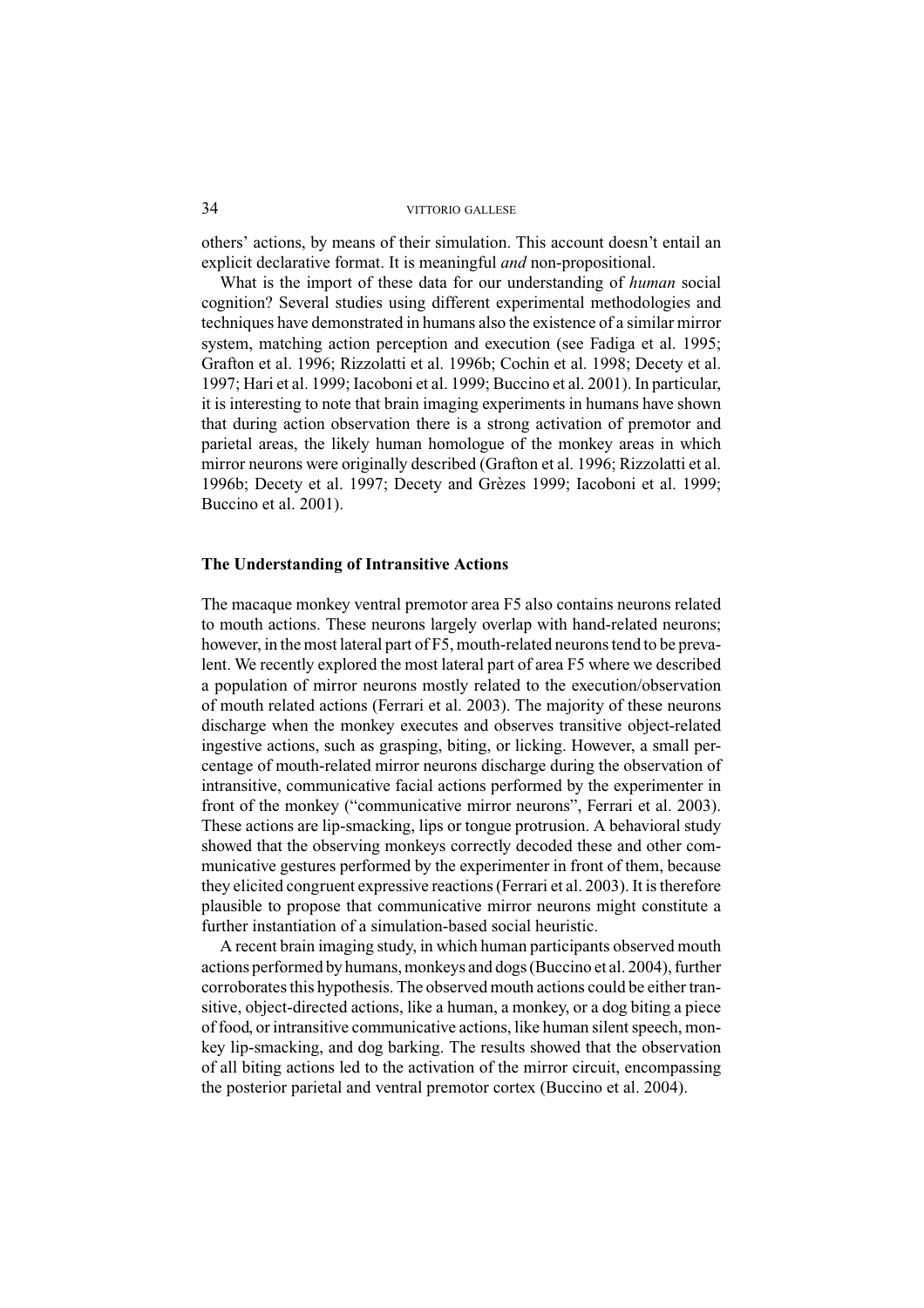Interestingly, the observation of communicative mouth actions led to the activation of different cortical foci according to the different observed species. The observation of human silent speech activated the pars opercularis of the left inferior frontal gyrus, the premotor sector of Broca's region. The observation of monkey lip-smacking activated a smaller part of the same region bilaterally. Finally, the observation of the barking dog, activated only exstrastriate visual areas. Actions belonging to the motor repertoire of the observer (e.g., biting and speech reading) or very closely related to it (e.g. monkey's lip-smacking) are mapped on the observer's motor system. Actions that do not belong to this repertoire (e.g., barking) are mapped and henceforth likely categorized on the basis of their visual properties.

The involvement of the motor system during observation of communicative mouth actions is also testified by the results of a TMS study by Watkins et al. (2003), in which they showed that the observation of silent speech-related lip movements enhanced the size of the motor-evoked potential in lip muscles. This effect was lateralized to the left hemisphere. Consistent with the brain imaging data of Buccino et al. (2004), the results of Watkins et al. (2003) show that the observation of communicative, speech-related mouth actions, facilitate the excitability of the motor system involved in the production of the same actions. Again, we have evidence that embodied simulation mediates the decoding of social meaningful actions.

## **Action understanding as action simulation**

When a given action is planned, its expected motor consequences are forecast. This means that when we are going to execute a given action we can also predict its consequences. This prediction is the computational result of the action model. Through a process of "equivalence" between what is acted and what is perceived, given its shared and overlapping sub-personal neural mapping, this information can also be used to predict the consequences of actions performed by others. This equivalence – underpinned by the activity of mirror neurons – is made possible by the fact that both predictions (of our actions and of others' actions) are simulation (modeling) processes. The same functional logic that presides over self-modeling is employed also to model the behavior of others: to perceive an action is equivalent to internally simulating it. This enables the observer to use her/his own resources to penetrate the world of the other by means of a direct, automatic, and unconscious process of motor simulation. Such simulation processes automatically establish a direct link between agent and observer, in that both are mapped in a neutral fashion. The agent parameter is specified, but not its specific filler, which is indeterminate. Mirror neurons constitutively map an agentive relation; the mere observation of an object not acted upon indeed does not evoke any response (Gallese et al.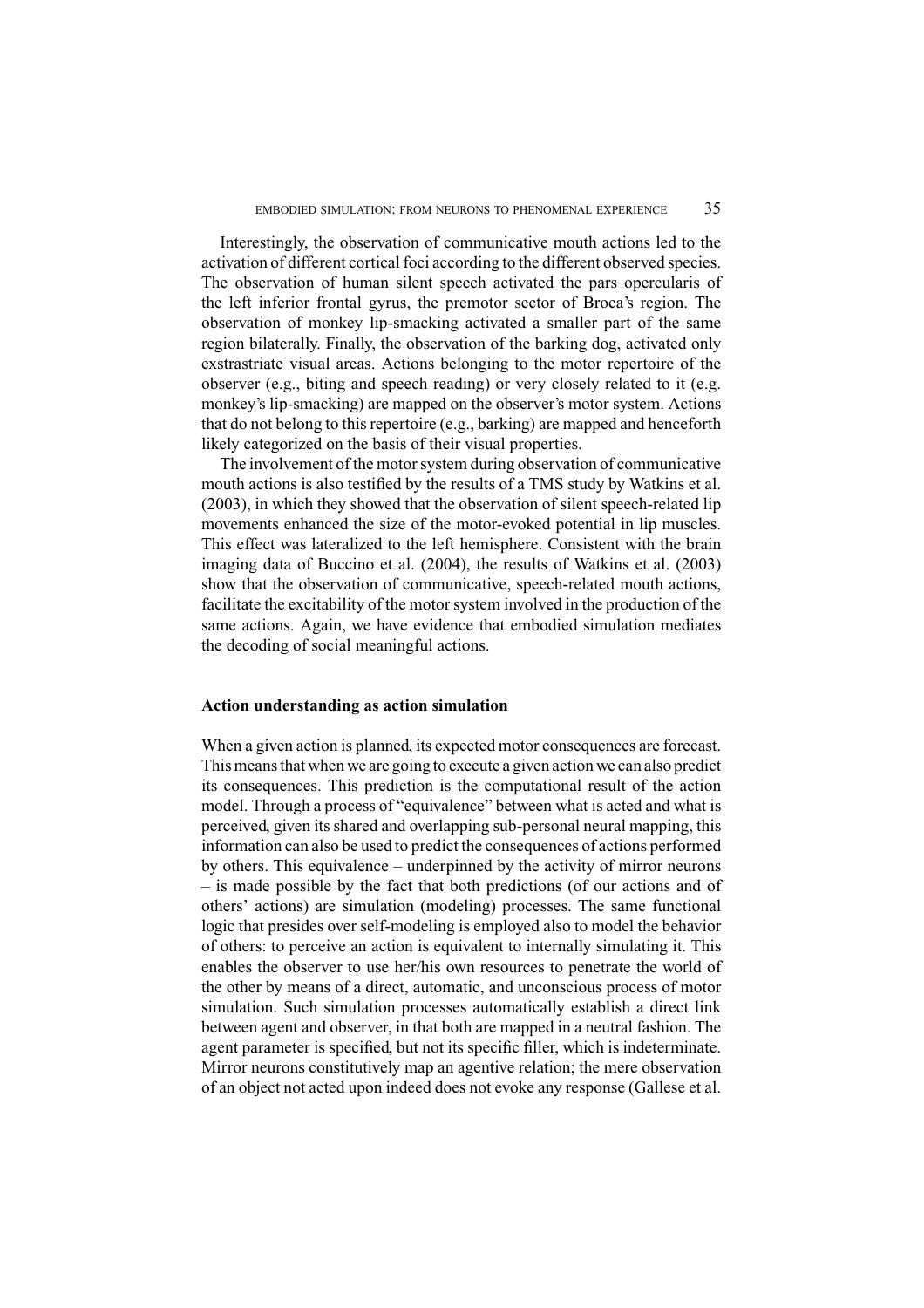1996). It is just the agentive relational specification that triggers the mirror neurons' response. The fact that a *specific agent* is not mapped doesn't entail that an agentive relation is not mapped, but simply that the agent parameter can either be oneself or the other.

As we have seen, in humans as in monkeys, action observation constitutes a form of action simulation. This kind of simulation, however, is different from the simulation processes occurring during visual and motor imagery. Action observation *automatically triggers action simulation*, while in mental imagery the simulation process is triggered by a deliberate act; one purposely decides to imagine observing something or doing something. An empirical validation of this difference comes from brain imaging experiments carried out on healthy human participants. By comparing the motor centers activated by action observation with those activated during voluntary mental motor imagery, it emerges that only the latter leads to the activation of pre-SMA and of the primary motor cortex (see Ehrsson et al. 2003).

That said, it appears nonetheless that both mental imagery and action observation are kinds of simulation. The main difference is what triggers the simulation process: an internal event, in the case of mental imagery, and an external event, in the case of action observation. This difference leads to slightly different patterns of brain activation. However, both conditions share a common mechanism: the simulation of actions by means of the activation of parietal-premotor cortical networks. I submit that this process of automatic simulation also constitutes a basic level of understanding, a level that does not entail the explicit use of any theory or declarative representation.

## **The body of emotions**

Emotions constitute one of the earliest ways available to the individual to acquire knowledge about its situation, thus enabling her/him to reorganize this knowledge on the basis of the outcome of the relations entertained with others. This points to a strong interaction between emotion and action. We seldom touch, look at, smell, or generally interact with the things and situation that we dislike. We do not "translate" these objects or situations into motor schemas suitable to interact with them, as we normally do with objects and situation triggering positive hedonic reactions. The objects and situations we dislike are rather "translated" into aversive motor schemas, which are "tagged" with negative affective-hedonic connotations. The coordinated activity of sensory-motor and affective neural systems results in the simplification and automatization of the behavioral responses that living organisms are supposed to produce in order to survive. The strict coupling between affect and sensory-motor integration appears to be one of the most powerful drives leading the developing individual to the achievement of progressively more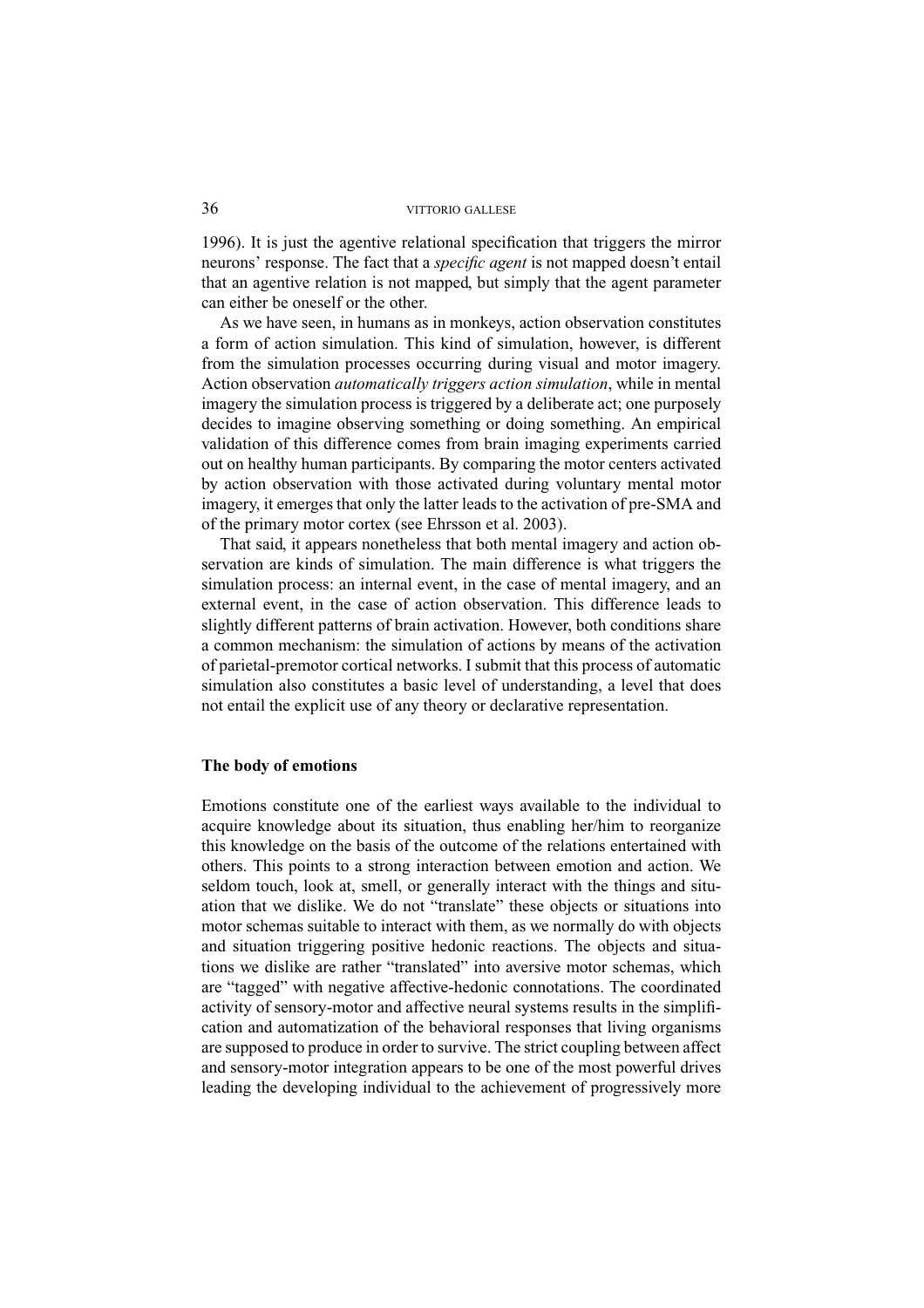"distal" and abstract goals (see Gallese and Metzinger 2003; Metzinger and Gallese 2003).

Such a coupling between emotion and action is indeed highlighted by a study of Adolphs et al. (2000), where over 100 brain-damaged patients were reviewed. This study showed that the patients who suffered damage to the sensory-motor cortices were also those who scored worst when asked to rate or name facial emotions displayed by human faces. As underlined by Adolphs (2002, 2003), the integrity of the sensory-motor system appears to be critical for the recognition of emotions displayed by others, because the sensory-motor system appears to support the reconstruction of what it would feel like to be in a particular emotion, by means of simulation of the related body state.

Before addressing the role of embodied simulation in the understanding of emotions, it is necessary to clarify what exactly we refer to when we speak of emotions. There are many different ways to experience an emotion. Emotion is a word that designates and refers to a multidimensional aspect of our life. To experience an emotion can be described as subjectively living "inner body states" of varied intensity and amplitude that can surface, with a variety of degrees of explicitness, as ostensive behaviors, often localized to specific body parts, like the face.

Under both first- and third-person perspectives of emotion experience, a complex state of the organism is accompanied by variable degrees of awareness and meta-awareness, variously indicated as "appraisal". It is common experience to be asked by people we know questions like: "Why are you so angry at me?" without having realized until the very moment in which the question was asked that we were indeed expressing the emotion of anger. We can be in a given emotional state, and express it ostensibly with our body, without fully experiencing its content as the content of a particular emotion. Lambie and Marcel (2002) have distinguished two levels of emotion appraisal; a first-order phenomenal state, what they call "First-order emotion experience", and conscious second-order awareness. Both states can be either self-directed (first-person perspective) or world-directed (third person perspective). The content of the first-order phenomenal state is physical, centered on one's body state. The content of second-order conscious awareness can be either propositional or non propositional.

It should be emphasized that it is indeed possible to witness the expression of a given emotional state displayed by someone else without explicitly relying on the propositional description of that state. It is precisely this unmediated, direct form of emotion understanding that I will be addressing here. More specifically, I will characterize the neural underpinnings of a simulation-based type of basic social emotion understanding.

Recent empirical support for a tight link between embodied simulation and our perception of the emotions of others as displayed by their facial expressions, comes from an fMRI study on healthy participants by Carr et al. (2003).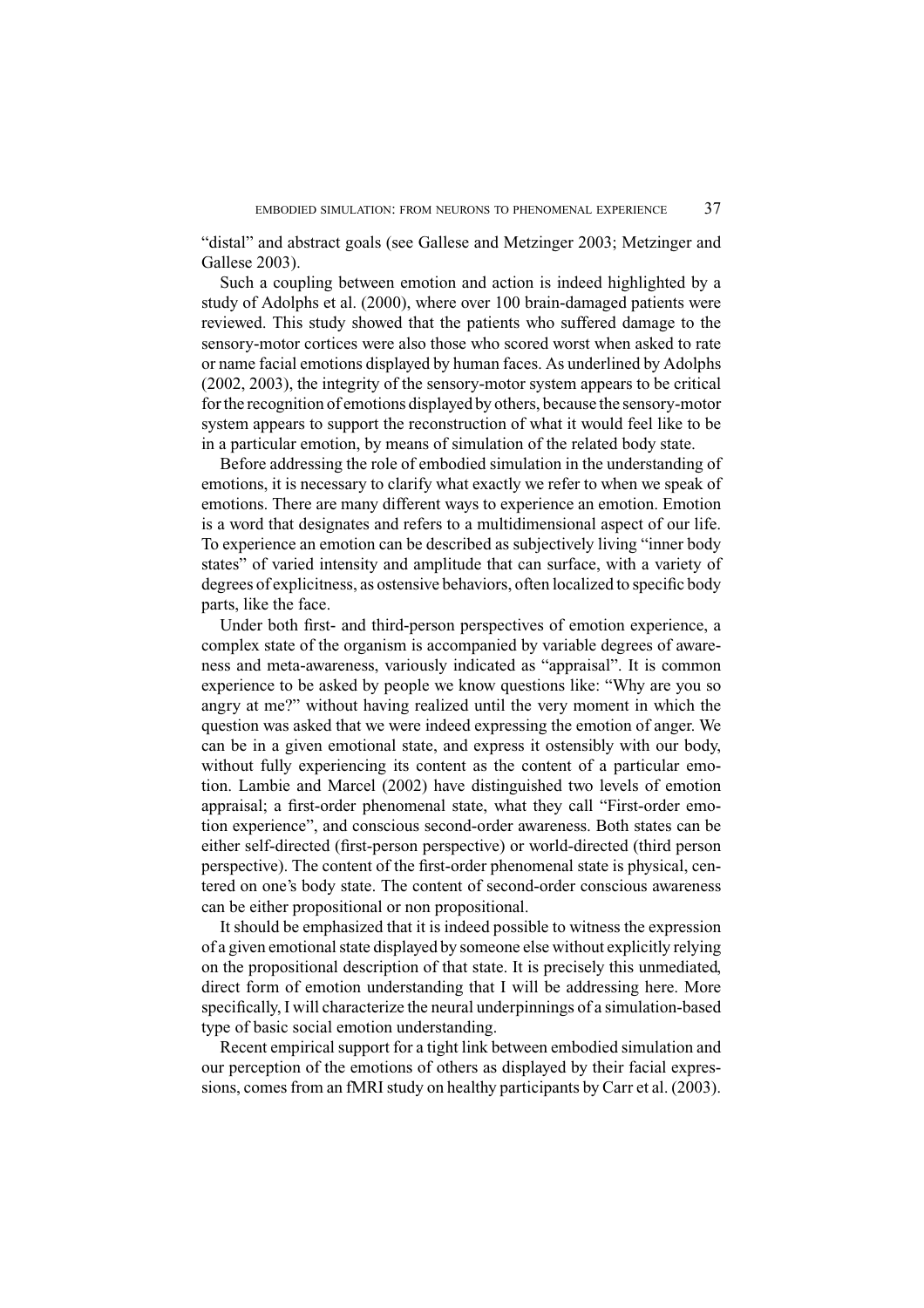This study shows that both observation and imitation of the facial expression of emotions activate the same restricted group of brain structures, including the ventral premotor cortex, the insula and the amygdala. These data show that the perception and production of emotion-related facial expressions, both impinge upon common neural structures whose function could be characterized as that of a neural mirror matching mechanism. However, one might argue that pretence, the purposive enactment of the overt body expression of an emotion, doesn't grant its characteristic phenomenal awareness. Imitating the expression of emotions doesn't necessarily produce the first-person experience of the emotion one is imitating.

In a recently published fMRI study carried out on healthy human participants, we specifically addressed the issue whether the first- and third-person experience of a particular emotion are mapped by a shared neural representation. To that purpose, we scanned the brain activity of healthy participants during the phenomenal experience of disgust, by having them inhaling disgusting odorants, and during the observation of the same emotion as displayed by video clips of other individuals dynamically expressing it with their facial expression. The results of this study showed that witnessing the facial expression of disgust of others activates the left anterior insula at the same overlapping location activated by the first-person subjective experience of disgust (Wicker et al. 2003). The anterior sector of the insula receives rich connections from olfactory and gustatory structures and from the anterior sectors of the ventral bank of the superior temporal sulcus, where cells have been found in the monkey to respond to the sight of faces (Bruce et al. 1981; Perrett et al. 1982). The anterior insula thus appears to link gustatory, olfactory and visual stimuli with visceral sensations and the related autonomic and viscero-motor responses. Penfield and Faulk (1955) electrically stimulated the anterior insula in humans undergoing neurosurgery. During the stimulation the patients reported feeling nauseous and sick. Krolak-Salmon et al. (2003), by using shorter and weaker stimulation parameters evoked unpleasant sensations in the throat and mouth. These results support the link between the anterior viscero-motor insula and the experience of disgust or related aversive visceral sensations and viscero-motor reactions.

A few clinical cases also show that when the anterior insula is damaged, both the subjective experience of disgust and the capacity to recognize this emotion in others are seriously impaired. Calder et al. (2000) report the case of the patient NK, who after lesions of the left insula and neighbouring structures was selectively impaired in recognising disgust in the facial expressions of others. This incapacity to perceive disgust extended to the auditory modality: he did not recognise the emotional valence of sounds typical for disgust such as retching, while easily recognising that of sounds characteristic of other emotions such as laughter. His recognition of the facial expression of other emotions, including that of fear, was normal. What is most interesting for our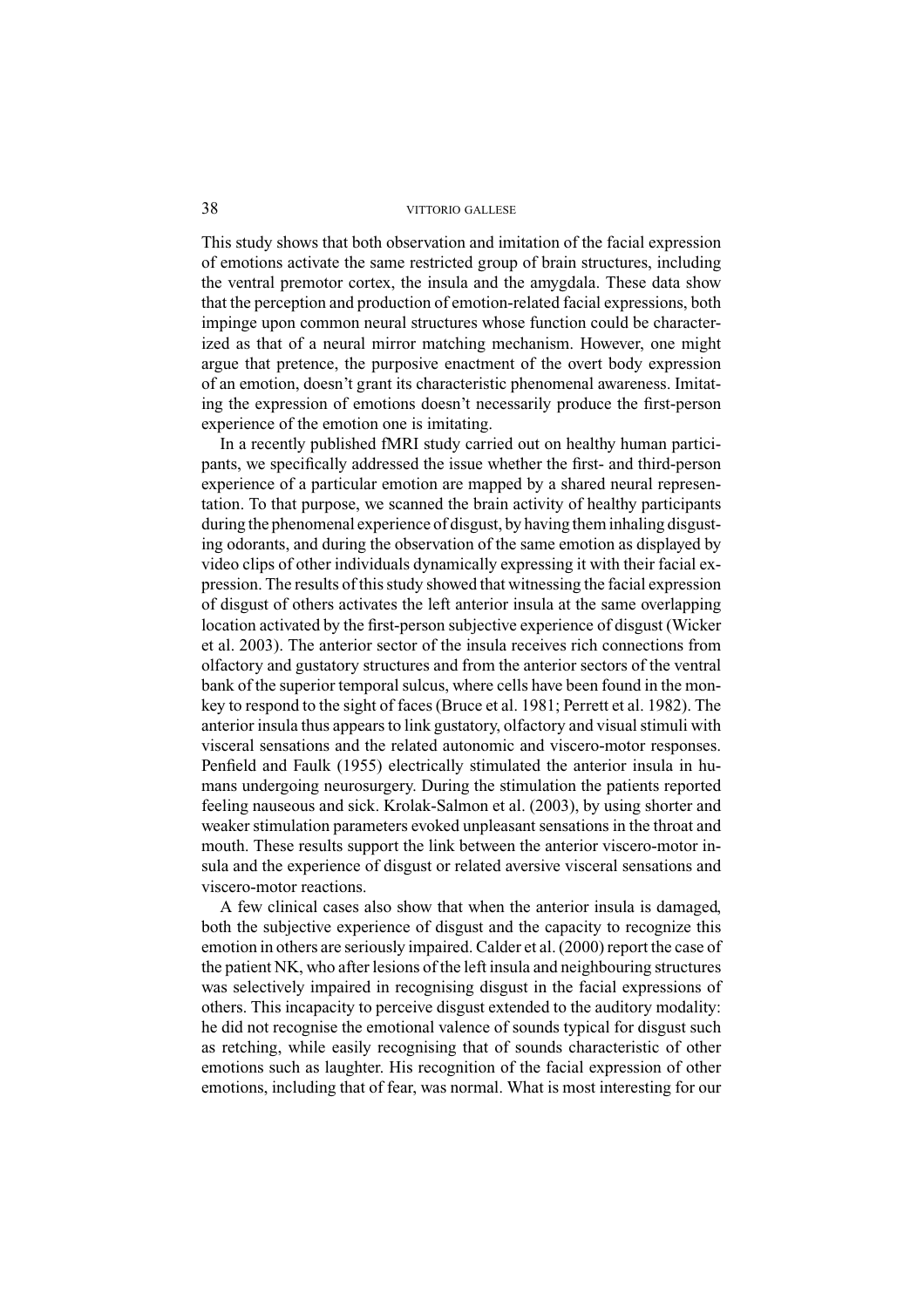discussion is the fact that the multimodal perceptual deficit for disgust of NK was mirrored by an equivalent deficit in NK's first-person experience of the same emotion. He reported having a reduced sensation of disgust, ranking almost two standard deviations below the normal score in a questionnaire measuring the emotional experience of disgust. His experience of other emotions, though, was fairly normal.

A similar pattern of deficits was reported by Adolphs et al. (2003). They described the patient B who, following bilateral damage to the insula, showed substantial deficits in recognizing the facial expression of disgust, while preserving his recognition of other facial expressions. Patient B's incapacity to experience disgust is evident from the fact that he ingests food indiscriminately, including inedible items, and fails to feel disgust when presented with stimuli representing disgusting food items.

Experiencing disgust and witnessing the same emotion expressed by the facial mimicry of someone else both activate the same neural structure, the anterior insula. The damage of this structure impairs both the capacity to experience disgust and that of recognizing it in others. This suggests, at least for the emotion of disgust, that the first- and third-person experience of a given emotion is underpinned by the activity of a shared neural substrate. When I see a given facial expression, and this perception leads me to understand that expression as characterized by a particular affective state, I do not accomplish this type of understanding through an argument by analogy. The other's emotion is constituted and understood by means of an embodied simulation producing a shared body state. It is the body state shared by the observer and the observed that enables direct understanding. A similar simulation-based mechanism has been proposed by Goldman and Sripada (2005) as "unmediated resonance".

Of course, embodied simulation is not the only functional mechanism underpinning emotion understanding. Emotional stimuli can also be understood on the basis of the explicit cognitive elaboration of their visual aspects. These two mechanisms are not mutually exclusive. Embodied simulation, probably the most ancient mechanism from an evolutionary point of view, is experiencebased, while the second mechanism is a cognitive description of an external state of affairs.

# **Being "in touch"**

In the posthumously published second book of his*Ideas*(1989), Husserl points out that the lived body (*Leib*) is the constitutive foundation of any perception, the perception of others included. Were we adopting this perspective to frame social cognition, we could say that the self-modeling functional architecture of the alive body scaffolds the modeling of the intentional relations of other individuals. The multimodal dynamic model of our body as of a goal-seeking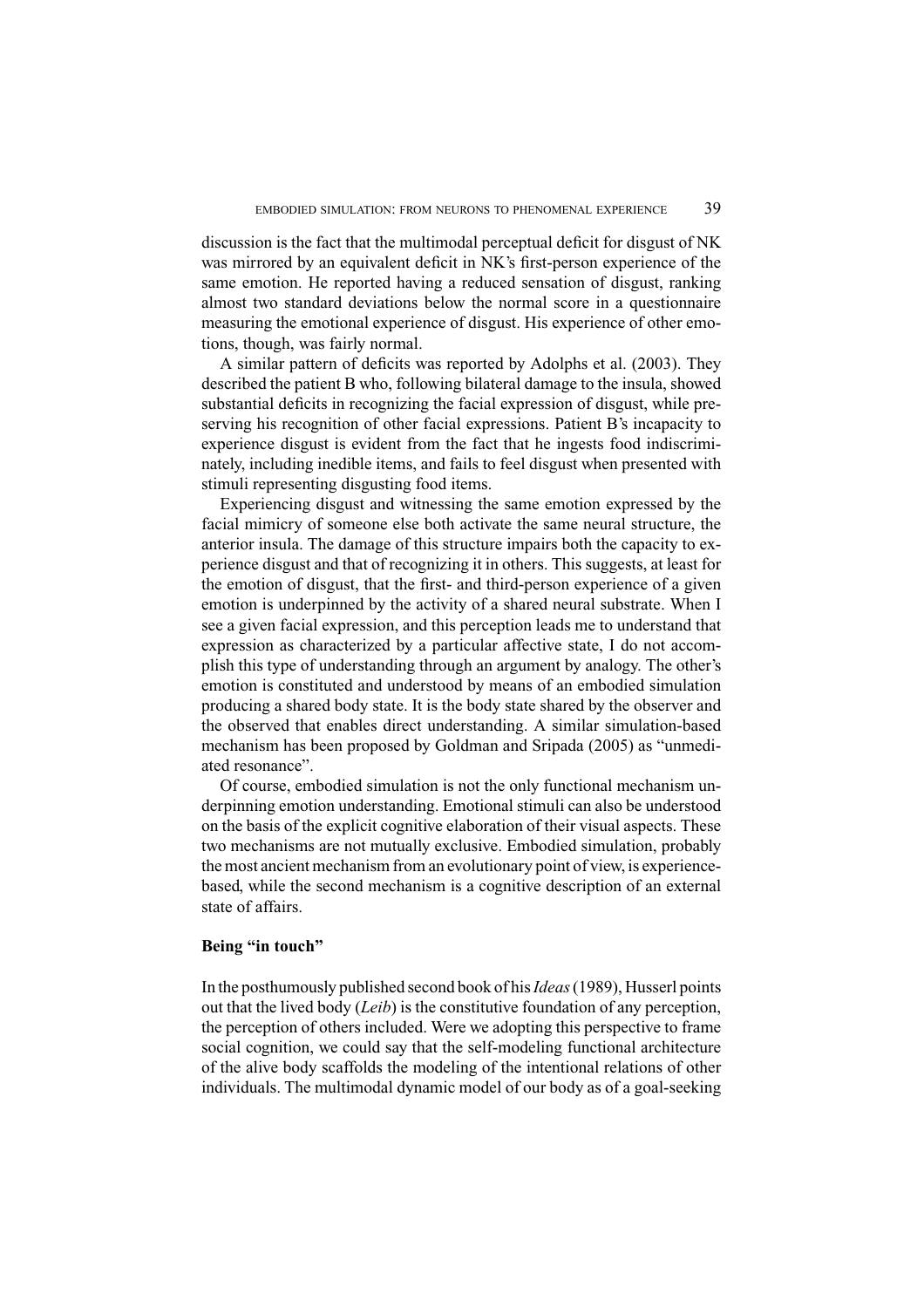organism, brings about the basic representational architecture for the mapping of intentional relations. The empirical evidence so far reviewed on action and emotion perception seems to support this line of thought. Let us focus now on tactile sensations as the target of our social perception.

Touch has a privileged status in making possible the social attribution of alive personhood to others. "Let's be in touch" is a common expression in everyday language, which metaphorically describes the wish to keep on being related, being in contact with someone else. Such examples show how the tactile dimension is intimately related to the interpersonal dimension. New empirical evidence suggests that the first-person subjective experience of being touched on one's body activates the same neural networks activated by observing the body of someone else being touched (Keysers et al. 2004). Within SII-PV, a multimodal cortical region, likely exceeding the limits of the traditional unimodal second somatosensory area, there is a localized neural network similarly activated by the self-experienced sensation of being touched, and the perception of an external tactile relation.

Such an activation, obtained during the perception of another body being touched, could perhaps be more parsimoniously interpreted as the outcome of the prediction of a body impact on the observer's own body. However, in sharp contrast with what this interpretation would have predicted, the manipulation of the perspective (subjective vs. objective) under which the observed tactile stimulation was presented to participants did not modify the degree of activation of the same overlapping region within SII-PV. Thus, visual stimuli activate SII/PV in a way that is unaffected by how easily they can be integrated into our body schema.

In a second experiment, we replaced the legs of the actors in the video clips by inanimate objects: rolls of paper towels and binders. Results indicated that even seeing an object getting touched produced a significantly larger activation of SII/PV compared to seeing the object being only approached (see Keysers et al. 2004). The touching of two surfaces in the outside world is something in principle very abstract, if only visually mapped. Mapping it onto what we feel when one of the surfaces being touched is our own body, fills this abstract visual event with a very personal meaning: what it feels like to be touched. It appears therefore that the critical stimulus for SII/PV activation is the perception of touch; be it the touch of an object, another human being, or our own legs. This double pattern of activation of the same brain region seems to suggest that both our capacity to recognize and implicitly understand the tactile experience of others, and a more abstract notion of touch (as in the case of object touch) could be mediated by embodied simulation.

These results suggest that the full appreciation of others as persons like us depends upon the involvement of body-related first-person tactile experiential knowledge. Again, this perspective is closely related to Husserl's notion of intersubjectivity. As repeatedly stated in *Ideas II* (1989), the dual nature of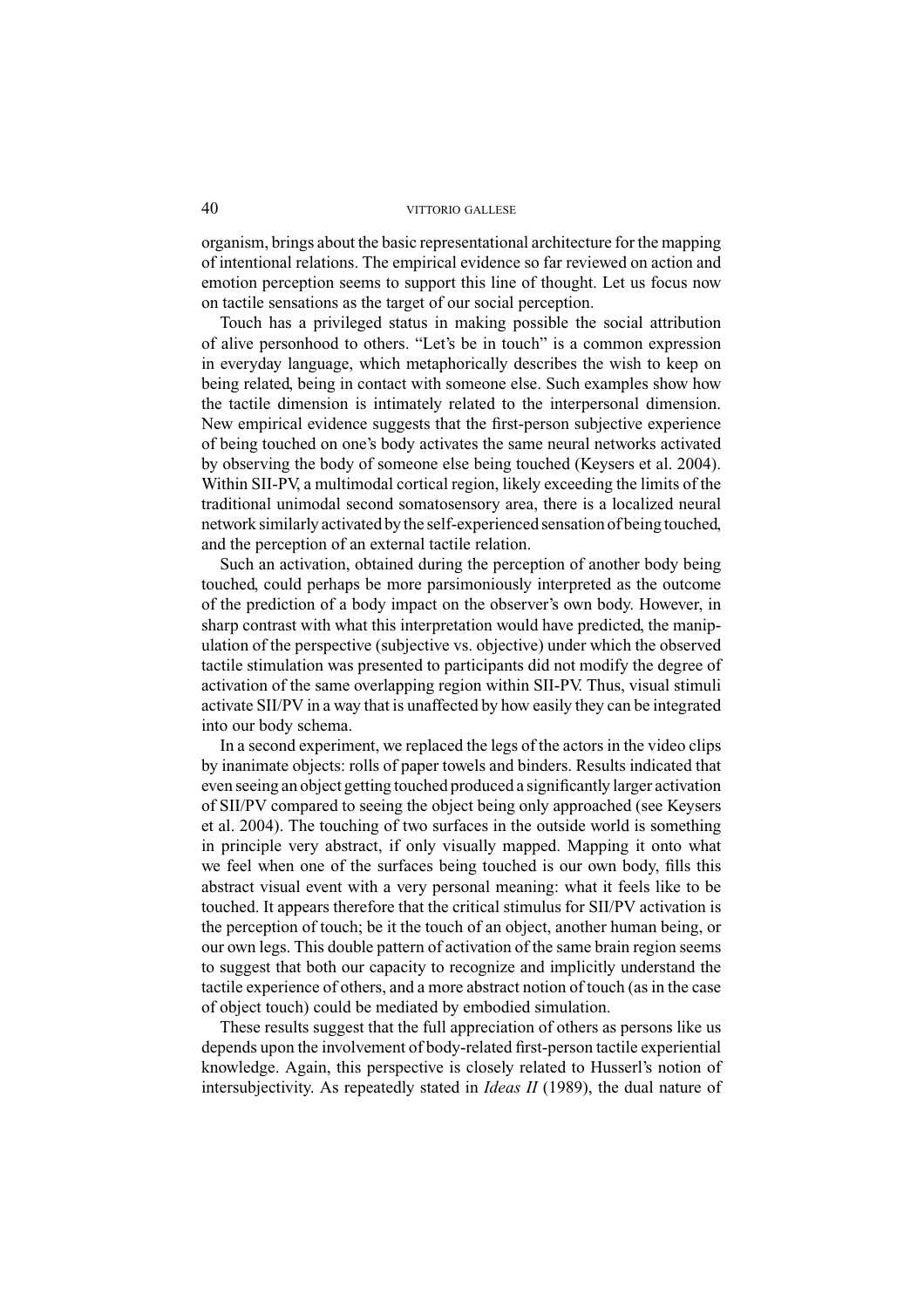our own body as the *sensing subject* and the *sensed object* of our perceptions, enables the constitution of other living humans as understandable persons. The body simultaneously perceived as an external object and as an experiential subject grounds within the same substrate made of flesh the sense of experiential personhood we attribute to others. We retrieve the inner sense of the experiences and motivations of others from the their overt behavior because it induces the activation of the same functional mechanisms enabling our own sense of personhood.

## **The many sides of simulation**

The notion of simulation is employed in many different domains, often with different, not necessarily overlapping meanings. Simulation is a functional process that possesses a certain representational content, typically focusing on possible states of its target object. For example, an authoritative view on motor control characterizes simulation as the mechanism employed by forward models to predict the sensory consequences of impending actions. According to this view, the predicted consequences are the simulated ones.

In philosophy of mind, on the other hand, the notion of simulation has been used by the proponents of Simulation Theory of mindreading to characterize the pretend state adopted by the attributer in order to understand others' behavior (see Gordon 1986, 1995, 2000, 2005; Goldman 1989, 1992a,b, 1993a,b, 2000).

I employed the term simulation as an automatic, $<sup>1</sup>$  unconscious, and pre-</sup> reflexive functional mechanism, whose function is the modeling of objects, agents, and events. Simulation, as conceived of in the present paper, is therefore not necessarily the result of a willed and conscious cognitive effort, aimed at interpreting the intentions hidden in the overt behavior of others, but rather a basic functional mechanism of our brain. However, because it also generates representational content, this functional mechanism seems to play a major role in our epistemic approach to the world. It represents the outcome of a possible action, emotion, or sensation one could take or experience, and serves to attribute this outcome to another organism as a real goal-state it is trying to bring about, or as a real emotion or sensation it is experiencing.

Successful perception requires the capacity of predicting upcoming sensory events. Similarly, successful action requires the capacity of predicting the expected consequences of action. As suggested by an impressive and coherent amount of neuroscientific data (for a review, see Gallese 2003a), both types of predictions seem to depend on the results of unconscious and automatically driven neural states, functionally describable as simulation processes.

According to the use made of this notion in the present paper, simulation is not conceived of as being confined to the domain of motor control, but rather as a more general and basic endowment of our brain. It is mental because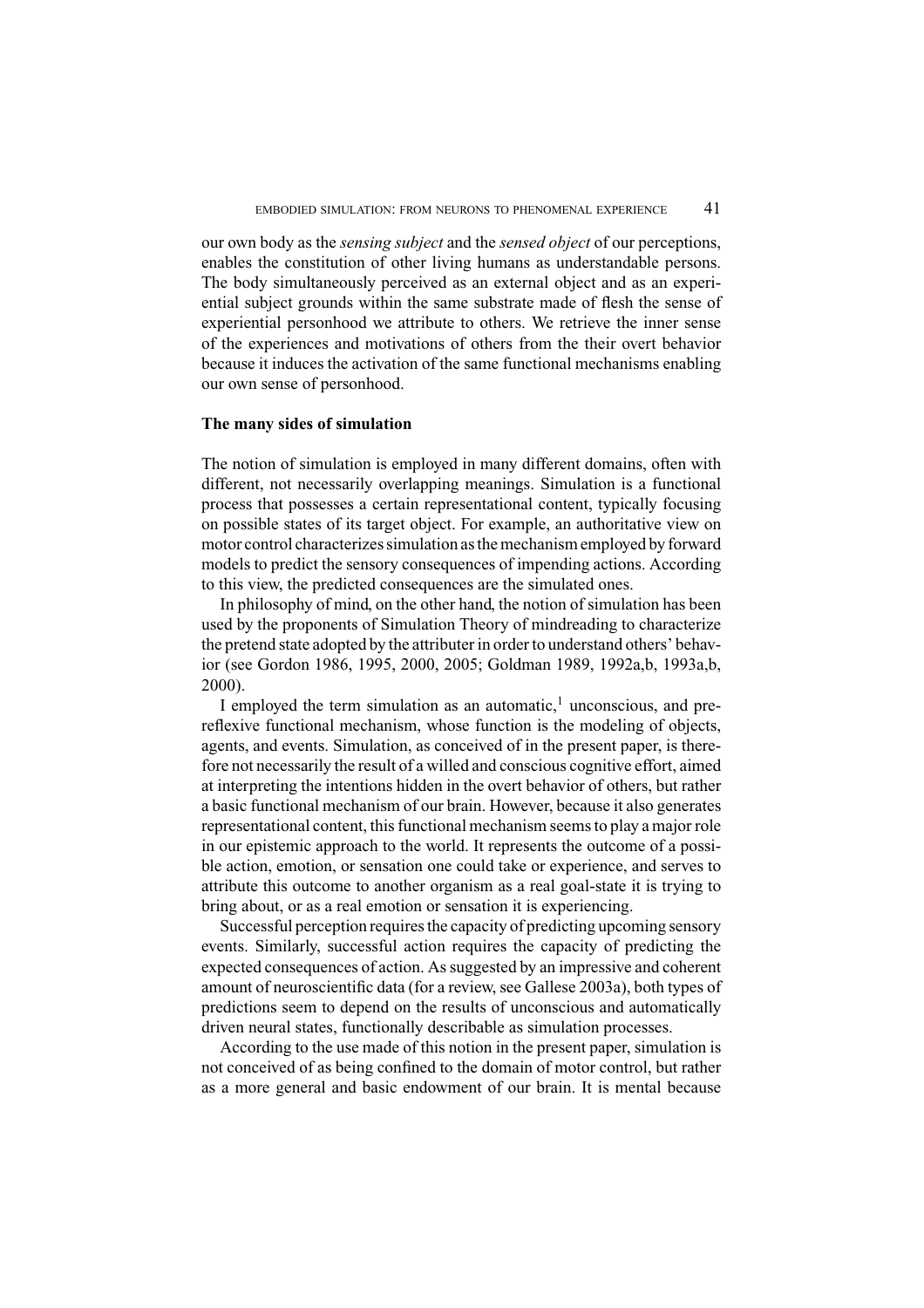it has content, but it is sensory-motor because its function is realized by the sensory-motor system. I call it "embodied" – not only because it is neurally realized, but also because it uses a pre-existing body-model in the brain, and therefore involves a non-propositional form of self-representation.

In this context, action simulation in social cognition can also be seen as an exaptation. It is possible that there has never been any "special design" for the function I describe here. It might be an extended functionality later co-opted from a distinct original adaptational functionality, namely, sensorymotor integration for body control purposes.

## **Conclusions**

The main points of the present paper are the following. First, the same neural structures modeling the functions of our body in the world also contribute to our awareness of our lived body in the world and of the objects that the world contains. Embodied simulation constitutes the functional mechanism at the basis of this dual property of the same neural circuits. If this is true, the posited sharp dichotomy between neural correlates of body schema and body image should be questioned. Most importantly, the rigid distinction between an unconscious system responsible for controlling our body in the world and the conscious awareness of the properties that the same body instantiates should also be questioned. It is worth noting that the somatosensory system is not only responsible for the somatotopic mapping of incoming sensory stimuli, but is also crucial in producing the body's self-awareness, by means of the peculiar experience of double-touch. As Husserl (1989) points out, "... I do not see my body, the way I touch myself: What I call the seen Body is not something seeing which is seen, the way my body as touched is something touching which is touched" (Ideas II, p. 155).

Second, there are neural mechanisms mediating between the multi level personal background experience we entertain of our lived body, and the *implicit certainties* we simultaneously hold about others. Such personal body-related experience enables us to understand the actions performed by others, and to directly decode the emotions and sensations they experience. Our seemingly effortless capacity to conceive of the acting bodies inhabiting our social world as *goal-oriented persons*like us depends on the constitution of a shared meaningful interpersonal space. This shared manifold space can be characterized at the functional level as embodied simulation, a specific mechanism, likely constituting a basic functional feature by means of which our brain/body system models its inter-actions with the world. Embodied simulation constitutes a crucial functional mechanism in social cognition, and it can be neurobiologically characterized. The mirror neurons matching systems represent the sub-personal instantiation of this mechanism (see also Gallese et al. 2005).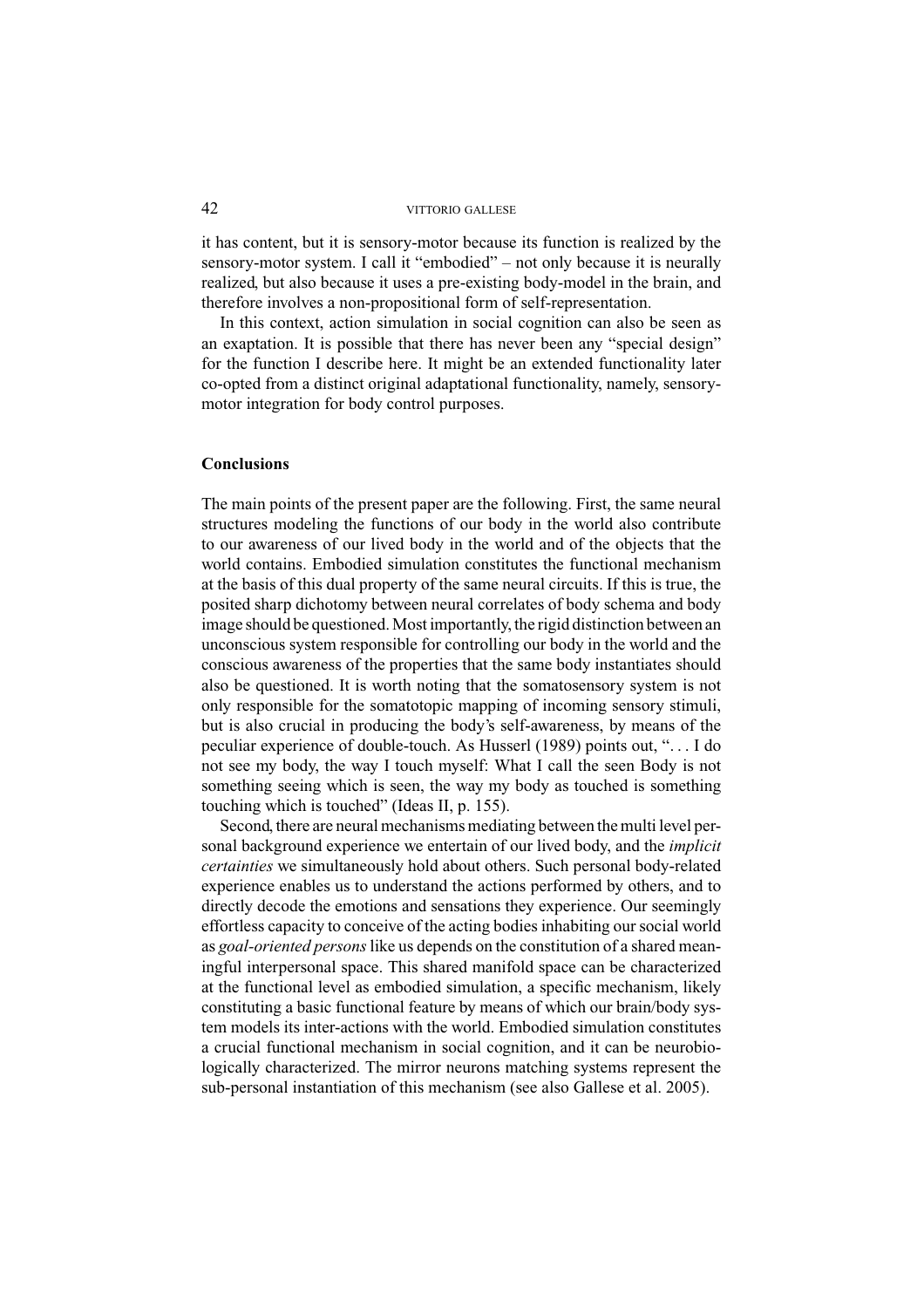The neuroscientific evidence reviewed here suggests that social cognition is tractable at the neural level of description. This level is implicit, though, when the organism is confronting the intentional behavior of others, it produces a specific phenomenal state of "intentional attunement". This phenomenal state generates a peculiar quality of familiarity with other individuals, produced by the collapse of the others' intentions into the observer's ones. This of course doesn't account for all of our mentalizing abilities. Our most sophisticated mentalizing abilities likely require the activation of large regions of our brain, certainly larger than a putative domain-specific Theory of Mind Module. For example, the same actions performed by others in different contexts can lead the observer to radically different interpretations. Thus, social stimuli can also be understood on the basis of the explicit cognitive elaboration of their contextual aspects and of previous information. These two mechanisms are not mutually exclusive. Embodied simulation is experience-based, while the second mechanism is a cognitive description of an external state of affairs. I posit that embodied simulation scaffolds the propositional, more cognitively sophisticated mentalizing mechanism. When the former mechanism is not present or malfunctioning, as in autism, the latter can provide only a pale, detached account of the social experiences of others (Gallese 2004).

The sharp distinction, classically drawn between the first- and third-person experience of actions, emotions, and sensations, appears to be much more blurred at the level of the sub-personal mechanisms mapping it. The gap between the two perspectives is bridged by the way the intentional relation is functionally mapped at the neural-body level. Any intentional relation can be mapped as a relation holding between a subject and an object. The mirror neural circuits described in the second part of the paper map the different intentional relations in a compressed and indeterminate fashion, which is neutral about the specific quality or identity of the agentive/subjective parameter. By means of a shared functional state realized in two different bodies that nevertheless obey the same functional rules, the "objectual other" becomes "another self".

The shareability of the phenomenal content of intentional relations as mediated by sensory-motor multimodally integrated neural circuits, has interesting consequences – both from a theoretical and empirical point of view – for the debate on how semantics is mapped in the brain. The picture conveyed by the neuroscientific data I reviewed here suggests the necessity to cut across the widely endorsed dichotomy between distinct semantic and pragmatic cognitive domains. Social meaning is primarily the object of practical concern, and not of theoretical judgement (see Millikan 2004). It relies on non-inferential mechanisms, which do not require the explicit use of rationality. As put by Gordon (2005), the implicit recognition of conspecifics as intentional agents like oneself is a case of procedural rather than declarative knowledge.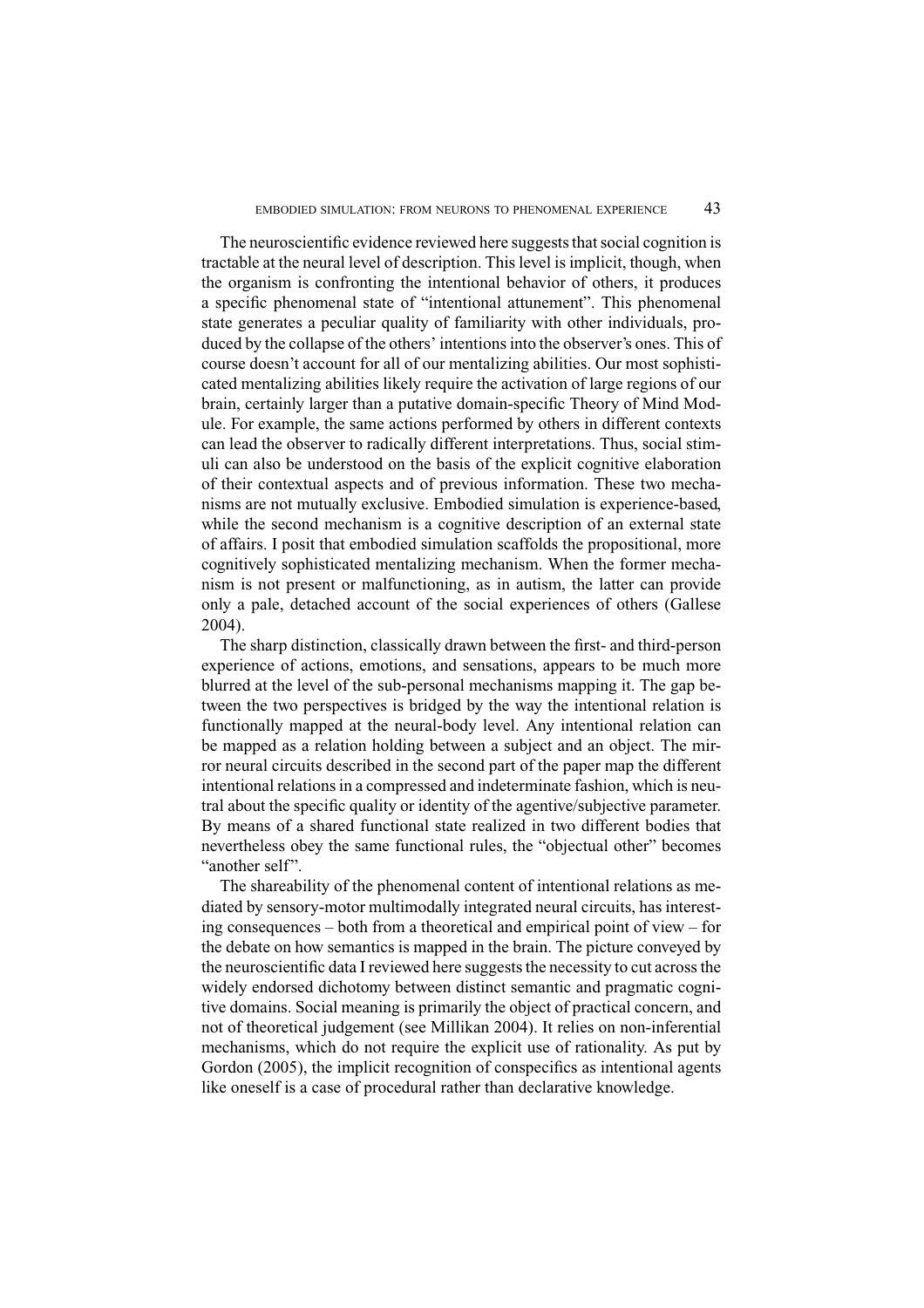Furthermore, if embodied simulation and its neural counterpart – the mirror neurons circuits – do indeed constitute a non-propositional mechanism for social meaning attribution, the sharp dichotomy between a semantic/pragmatic division of labour among brain areas (see Goodale and Milner 1992; Jacob and Jeannerod 2003), should also be questioned.

The ideas discussed in this paper are aimed to provide building blocks for a general neuroscientific account of basic aspects of phenomenal experience. Future neuroscientific research will hopefully provide further empirical tests to their validity.

## **Acknowledgments**

A preliminary version of this paper has been presented at the Annual Meeting of the American Philosophical Association, Central Division, held in Chicago on April 23-25 2004. This work was supported by MIUR, by the EU grant "The Origin of Man, Language, and Languages," and by EU grant Neurobotics.

## **Note**

1. It is "automatic" in the sense that it is obligatory.

#### **References**

- Adolphs, R. 2002. Neural systems for recognizing emotion. *Curr. Opin. Neurobiol*. 12(2): 169–177.
- Adolphs, R. 2003. Cognitive neuroscience of human social behaviour. *Nat. Rev. Neurosci*. 4(3): 165–178.
- Adolphs, R., Tranel, D. and Damasio, A. R. 2003. Dissociable neural systems for recognizing emotions. *Brain Cogn*. 52(1): 61–69.
- Adolphs, R., Damasio, H., Tranel, D., Cooper, G. and Damasio, A. R. 2000. A role for somatosensory cortices in the visual recognition of emotion as revealed by three-dimensional lesion mapping. *J. Neurosci*. 20: 2683–2690.
- Berti, A. and Frassinetti, F. 2000. When far becomes near: Re-mapping of space by tool use. *Journal of Cognitive Neuroscience* 12: 415–420.
- Berti, A. and Rizzolatti, G. 1992. Visual processing without awareness: Evidence from unilateral neglect. *Journal of Cognitive Neuroscience* 4: 345–351.
- Bruce, C., Desimone, R. and Gross, C. G. 1981. Visual properties of neurons in a polysensory area in superior temporal sulcus of the macaque. *J. Neurophysiol*. 46: 369–84.
- Buccino, G., Binkofski, F., Fink, G. R., Fadiga, L., Fogassi, L., Gallese, V., Seitz, R. J., Zilles, K., Rizzolatti, G. and Freund, H.-J. 2001. Action observation activates premotor and parietal areas in a somatotopic manner: An fMRI study. *European Journal of Neuroscience* 13: 400–404.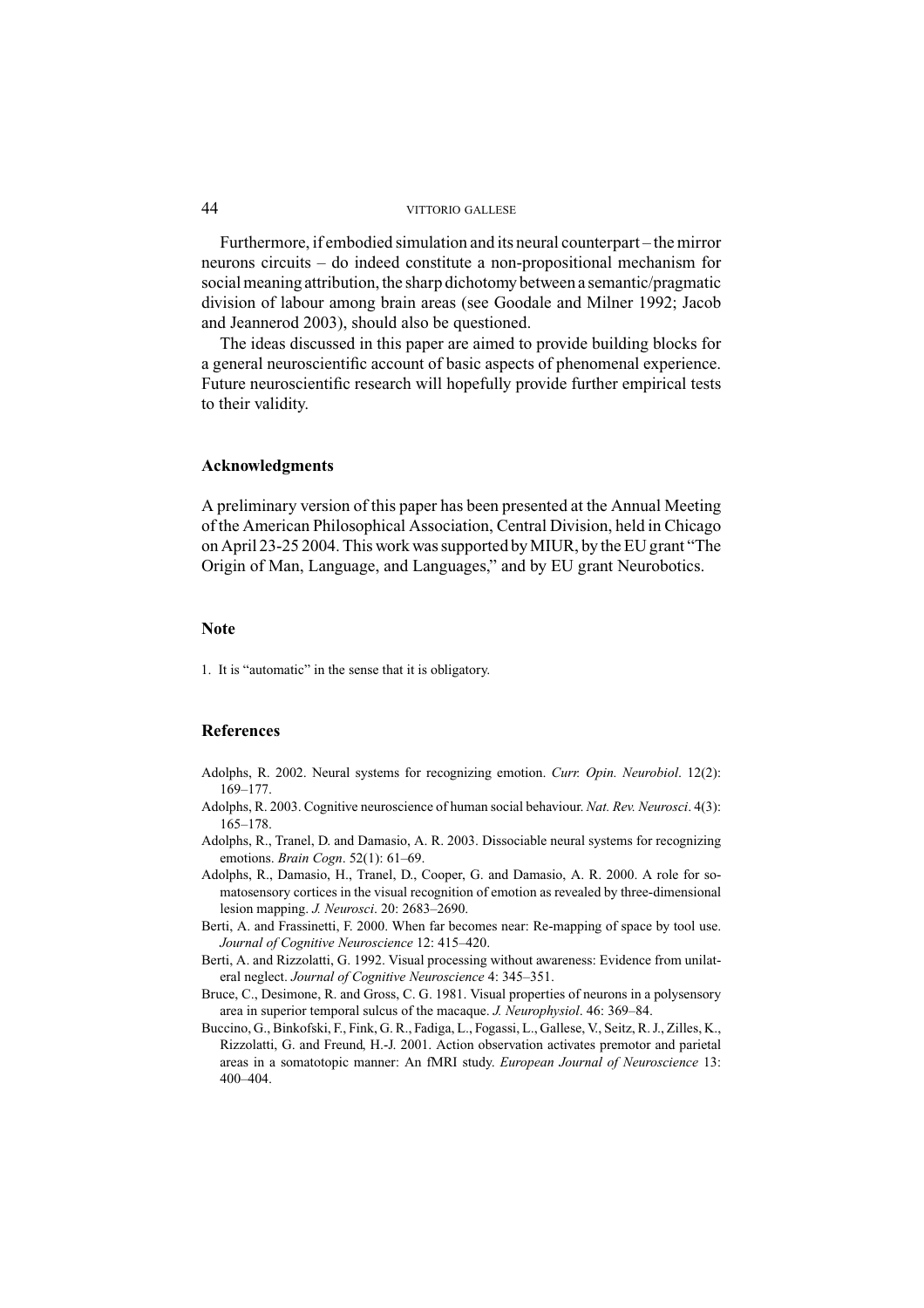- Buccino, G., Lui, F., Canessa, N., Patteri, I., Lagravinese, G., Benuzzi, F., Porro, C. A. and Rizzolatti, G. 2004. Neural circuits involved in the recognition of actions performed by nonconspecifics: An fMRI study. *J. Cogn. Neurosci*. 16: 114–126.
- Calder, A. J., Keane, J., Manes, F., Antoun, N. and Young, A. W. 2000. Impaired recognition and experience of disgust following brain injury. *Nat. Neurosci.* 3: 1077–1078.
- Carr, L., Iacoboni, M., Dubeau, M. C., Mazziotta, J. C. and Lenzi, G. L. 2003. Neural mechanisms of empathy in humans: A relay from neural systems for imitation to limbic areas. *Proc. Natl. Acad. Sci. USA* 100(9): 5497–5502.
- Cochin, S., Barthelemy, C., Lejeune, B., Roux, S. and Martineau, J. 1998. Perception of motion and qEEG activity in human adults. *Electroenc. Clin. Neurophysiol.* 107: 287–295.
- Cowey, A., Small, M. and Ellis, S. 1994. Left visuo-spatial neglect can be worse in far than near space. *Neuropsychologia* 32: 1059–1066.
- Cowey, A., Small, M. and Ellis, S. 1999. No abrupt change in visual hemineglect from near to far space. *Neuropsychologia* 37: 1–6.
- Decety, J. and Grèzes, J. 1999. Neural mechanisms subserving the perception of human actions. *Trends in Cognitive Sciences* 3: 172–178.
- Decety, J., Grezes, J., Costes, N., Perani, D., Jeannerod, M., Procyk, E., Grassi, F. and Fazio, F. 1997. Brain activity during observation of actions. Influence of action content and subject's strategy. *Brain* 120: 1763–1777.
- Duhamel, J-R., Bremmer, F., Ben Hamed, S. and Graf, W. 1997. Spatial invariance of visual receptive fields in parietal cortex neurons. *Nature* 389: 845–848.
- Ehrsson, H. H., Geyer, S. and Naito, E. 2003. Imagery of voluntary movement of fingers, toes, and tongue activates corresponding body-part-specific motor representations. *J. Neurophysiol.* 90(5): 3304–3316.
- Fadiga, L., Fogassi, L., Pavesi, G. and Rizzolatti, G. 1995. Motor facilitation during action observation: A magnetic stimulation study. *J. Neurophysiol.* 73: 2608–2611.
- Ferrari, P. F., Gallese, V., Rizzolatti, G. and Fogassi, L. 2003. Mirror neurons responding to the observation of ingestive and communicative mouth actions in the monkey ventral premotor cortex. *European Journal of Neuroscience* 17: 1703–1714.
- Fogassi, L., Gallese, V., Fadiga, L. and Rizzolatti, G. 1996a. Space coding in inferior premotor cortex (area F4): Facts and speculations. In: F. Laquaniti and P. Viviani (eds.),*Neural Basis of Motor Behavior* (pp. 99–120). NATO ASI Series, Dordrecht: Kluwer Academic Publishers.
- Fogassi, L., Gallese, V., Fadiga, L., Luppino, G., Matelli, M. and Rizzolatti, G. 1996b. Coding of peripersonal space in inferior premotor cortex (area F4). *J. Neurophysiol*. 76: 141–157.
- Gallese, V. 2000. The acting subject: Towards the neural basis of social cognition. In: T. Metzinger (ed.), *Neural Correlates of Consciousness. Empirical and Conceptual Questions* (pp. 325–333). Cambridge, MA, MIT Press.
- Gallese, V. 2001. The "Shared Manifold" Hypothesis: From mirror neurons to empathy. *Journal of Consciousness Studies* 8(5–7): 33–50.
- Gallese, V. 2003a. The manifold nature of interpersonal relations: The quest for a common mechanism. *Phil. Trans. Royal Soc. London B.* 358: 517–528.
- Gallese, V. 2003b. The roots of empathy: the shared manifold hypothesis and the neural basis of intersubjectivity. *Psychopathology* 36(4): 171–180.
- Gallese, V. 2003c. A neuroscientific grasp of concepts: From control to representation. *Phil. Trans. Royal Soc. London, B.* 358: 1231–1240.
- Gallese, V. 2005. "Being like me": Self-other identity, mirror neurons and empathy. In :S. Hurley and N. Chater (eds.), *Perspectives on Imitation: From Cognitive Neuroscience to Social Science* (Vol. 1). Cambridge, MA: MIT Press.
- Gallese, V. 2004. Intentional attunement. The mirror neuron system and its role in interpersonal relations. http://www.interdisciplines.org/mirror/papers/1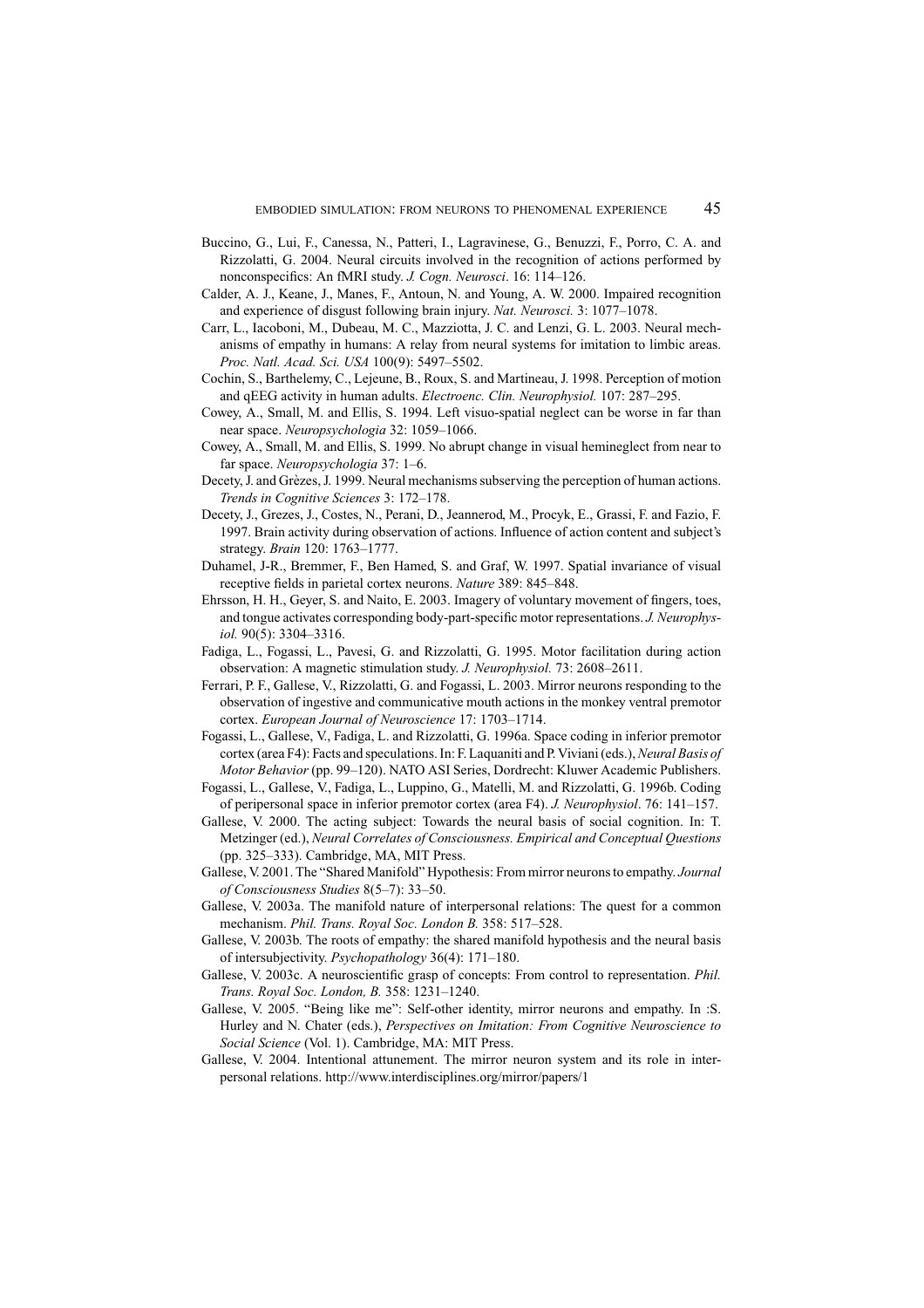- Gallese, V. and Goldman, A. 1998. Mirror neurons and the simulation theory of mind-reading. *Trends in Cognitive Sciences* 12: 493–501.
- Gallese, V. and Lakoff, G. 2005. The brain's concepts: The role of the sensory-motor system in conceptual knowledge. *Cogn. Neuropsychol* (in press).
- Gallese, V. and Metzinger, T. 2003. Motor ontology: The representational reality of goals, actions, and selves. *Philosophical Psychology* 13(3): 365–388.
- Gallese, V., Fadiga, L., Fogassi, L. and Rizzolatti, G. 1996. Action recognition in the premotor cortex. *Brain* 119: 593–609.
- Gallese, V., Keysers, C. and Rizzolatti, G. 2004. A unifying view of the basis of social cognition. *Trends in Cognitive Sciences* 8: 396–403.
- Gallese, V., Fogassi, L., Fadiga, L. and Rizzolatti, G. 2002b. Action Representation and the inferior parietal lobule. In: W. Prinz and B. Hommel (eds.), *Attention and Performance* XIX (pp. 247–266). Oxford: Oxford University Press.
- Gentilucci, M., Scandolara, C., Pigarev, I. N. and Rizzolatti, G. 1983. Visual responses in the postarcuate cortex (area 6) of the monkey that are independent of eye position. *Experimental Brain Research* 50: 464–468.
- Gentilucci, M., Fogassi, L., Luppino, G., Matelli, M., Camarda, R. and Rizzolatti, G. 1988. Functional organization of inferior area 6 in the macaque monkey: I. Somatotopy and the control of proximal movements. *Experimental Brain Research* 71: 475–490.
- Goldman, A. 1989. Interpretation psychologized. *Mind and Language* 4: 161–185.
- Goldman, A. 1992a. In defense of the simulation theory. *Mind and Language* 7: 104–119.
- Goldman, A. 1992b. Empathy, mind, and morals: Presidential address. *Proceedings and Addresses of the American Philosophical Association* 66: 17–41.
- Goldman, A. 1993a. The psychology of folk psychology. *Behavioral Brain Sciences* 16: 15–28.
- Goldman, A. 1993b. *Philosophical Applications of Cognitive Science*. Boulder, Colo., Westview Press.
- Goldman, A. 2000. The mentalizing folk. In: D. Sperber (ed.), *Metarepresentation*, London, Oxford University Press.
- Goldman, A. and Gallese, V. 2000. Reply to Schulkin. *Trends in Cognitive Sciences* 4: 255–256.
- Goldman, A. and Sripada, C. S. 2005. Simulationist models of face-based emotion recognition. *Cognition* (in press).
- Goodale, M. A. and Milner, A. D. 1992. Separate visual pathways for perception and action. *Trends Neurosci* 15: 20–25.
- Gordon, R. 1986. Folk psychology as simulation. *Mind and Language* 1: 158–171.
- Gordon, R. 1995. Simulation without introspection or inference from me to you. In: M. Davies and T. Stone (eds.), *Mental Simulation* (pp. 53–67). Oxford: Blackwell.
- Gordon, R. 1996. 'Radical' simulationism. In: P. Carruthers and P. Smith (eds.), *Theories of Theories of Mind* (pp. 11–21). Cambridge, UK: Cambridge University Press.
- Gordon, R. 2005. Intentional agents like myself. In: S. Hurley and N. Chater (eds.), *Perspectives on Imitation: From Cognitive Neuroscience to Social Science* (Vol. 2). Cambridge, MA: MIT Press, in press.
- Grafton, S. T., Arbib, M. A., Fadiga, L. and Rizzolatti, G. 1996. Localization of grasp representations in humans by PET: 2. Observation compared with imagination. *Exp. Brain Res.* 112: 103–111.
- Graziano, M. S. A. and Gross, C. G. 1995. The representation of extrapersonal space: A possible role for bimodal visual-tactile neurons. In: M. S. Gazzaniga (ed.), *The Cognitive Neurosciences* (pp. 1021–1034). Cambridge, MA: MIT Press.
- Graziano, M. S. A., Hu, X. and Gross, C. G. 1997a. Visuo-spatial properties of ventral premotor cortex. *J. Neurophysiol.* 77: 2268–2292.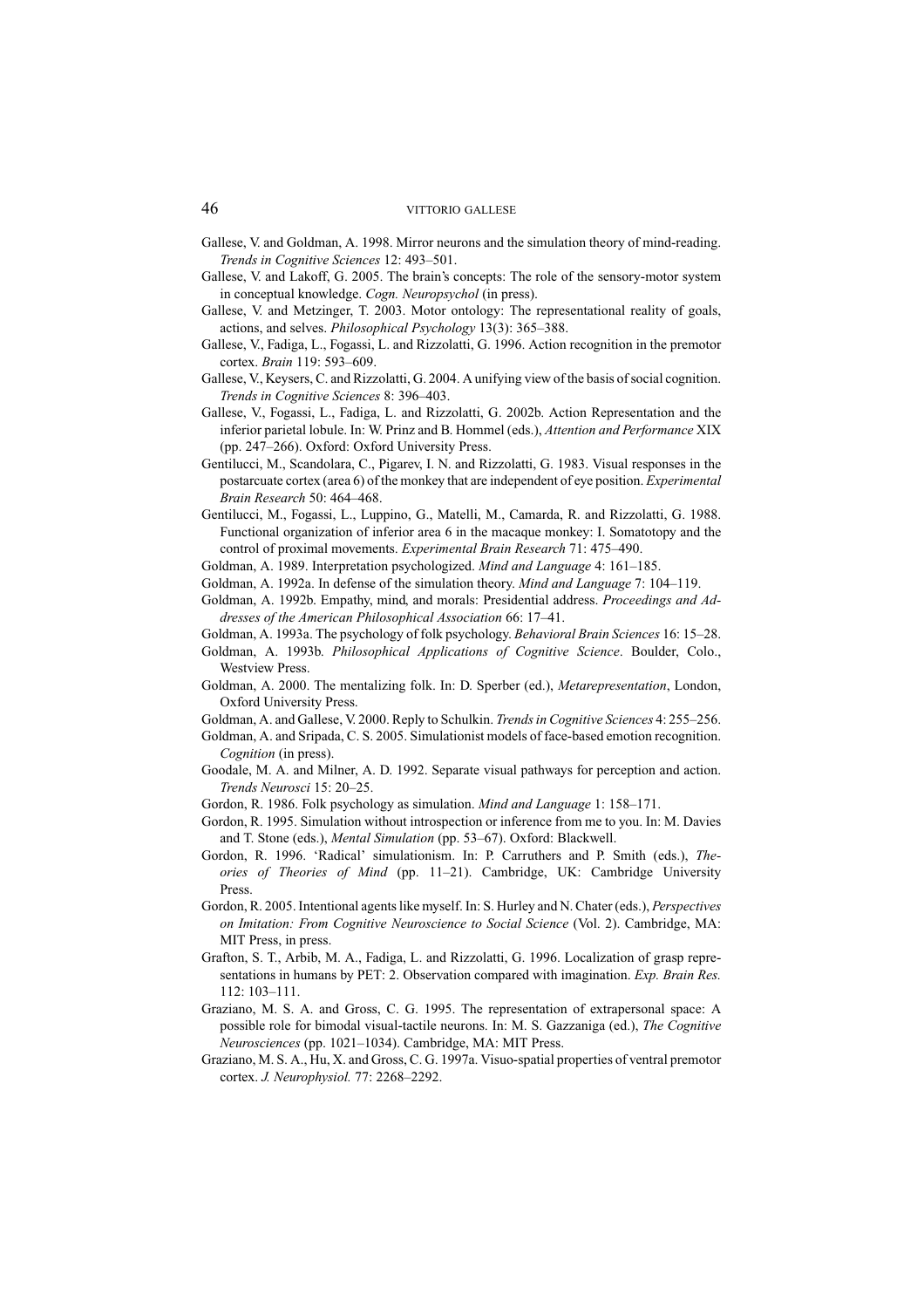- Graziano, M. S. A., Hu, X. and Gross, C. G. 1997b. Coding the locations of objects in the dark. *Science* 277: 239–241.
- Graziano, M. S. A., Reiss, L. A. J. and Gross, C. G. 1999. A neuronal representation of the location of nearby sounds. *Nature* 397: 428–430.
- Graziano, M. S. A., Yap, G. S. and Gross, C. G. 1994. Coding of visual space by premotor neurons. *Science* 266: 1054–1057.
- Halligan, P. W. and Marshall, J. C. 1991. Left neglect for near but not far space in man. *Nature* 350: 498–500.
- Hari, R., Forss, N., Avikainen, S., Kirveskari, S., Salenius, S. and Rizzolatti, G. 1998. Activation of human primary motor cortex during action observation: A neuromagnetic study. *Proc. Natl. Acad. Sci. USA* 95: 15061–15065.
- Husserl, E. 1925/1962. *Phänomenologische Psychologie* (1925) (Husserliana, vol. IX), Martinus Nijhoff, Den Haag.
- Husserl, E. 1989. *Ideas Pertaining to a Pure Phenomenology and to a Phenomenological Philosophy Second Book: Studies in the Phenomenology of Constitution*. Dordrecht: Kluwer Academic Publishers.
- Iacoboni, M., Woods, R. P., Brass, M., Bekkering, H., Mazziotta, J. C. and Rizzolatti, G. 1999. Cortical mechanisms of human imitation. *Science* 286: 2526–2528.
- Jacob, P. and Jeannerod, M. 2003. *Ways of Seeing The Scope and Limits of Visual Cognition.* Oxford: Oxford University Press.
- Keysers, C., Kohler, E., Umiltà, M. A., Fogassi, L., Rizzolatti, G. and Gallese, V. 2003. Audiovisual mirror neurones and action recognition. *Exp. Brain Res*. 153: 628–636.
- Keysers, C., Wickers, B., Gazzola, V., Anton, J.-L., Fogassi, L. and Gallese, V. 2004. A touching sight: SII/PV activation during the observation and experience of touch. *Neuron* 42(22):  $1 - 20.$
- Kohler, E., Keysers, C., Umiltà, M. A., Fogassi, L., Gallese, V. and Rizzolatti, G. 2002. Hearing sounds, understanding actions: Action representation in mirror neurons. *Science* 297: 846– 848.
- Krolak-Salmon, P., Henaff, M. A., Isnard, J., Tallon-Baudry, C., Guenot, M., Vighetto, A., Bertrand, O. and Mauguiere, F. 2003. An attention modulated response to disgust in human ventral anterior insula. *Ann. Neurol.* 53: 446–453.
- Lambie, J. A. and Marcel, A. J. 2002. Consciousness and the varieties of emotion experience: A theoretical framework. *Psychol. Rev*. 109: 219–259.
- Marshall, J. F. and Halligan, P. W. 1988. Blindsight and insight in visuo-spatial neglect. *Nature* 336: 766–767.
- Metzinger, T. and Gallese, V. 2003. The emergence of a shared action ontology: Building blocks for a theory. *Consciousness and Cognition* 12: 549–571.
- Penfield, W. and Faulk, M. E. 1955. The insula: Further observations on its function. *Brain* 78: 445–70.
- Millikan, R. G. 2004. *Varieties of Meaning*. Boston, MA: MIT Press, in press.
- Perrett, D. I., Rolls, E. T. and Caan, W. 1982. Visual neurones responsive to faces in the monkey temporal cortex. *Exp. Brain Res*. 47: 329–342.
- Rizzolatti, G., Berti, A. and Gallese, V. 2000. Spatial neglect: Neurophysiological bases, cortical circuits and theories. In: F. Boller, J. Grafman, and G. Rizzolatti (eds.), *Handbook of Neuropsychology* 2nd Edition (Vol. I), Amsterdam; Elsevier Science B.V., pp. 503–537.
- Rizzolatti, G., Matelli, M. and Pavesi, G. 1983. Deficits in attention and movement following the removal of postarcuate (area 6) and prearcuate (area 8) cortex in macaque monkeys. *Brain* 106: 655–673.
- Rizzolatti, G., Fogassi, L. and Gallese, V. 2000. Cortical mechanisms subserving object grasping and action recognition: A new view on the cortical motor functions. In: M. S.